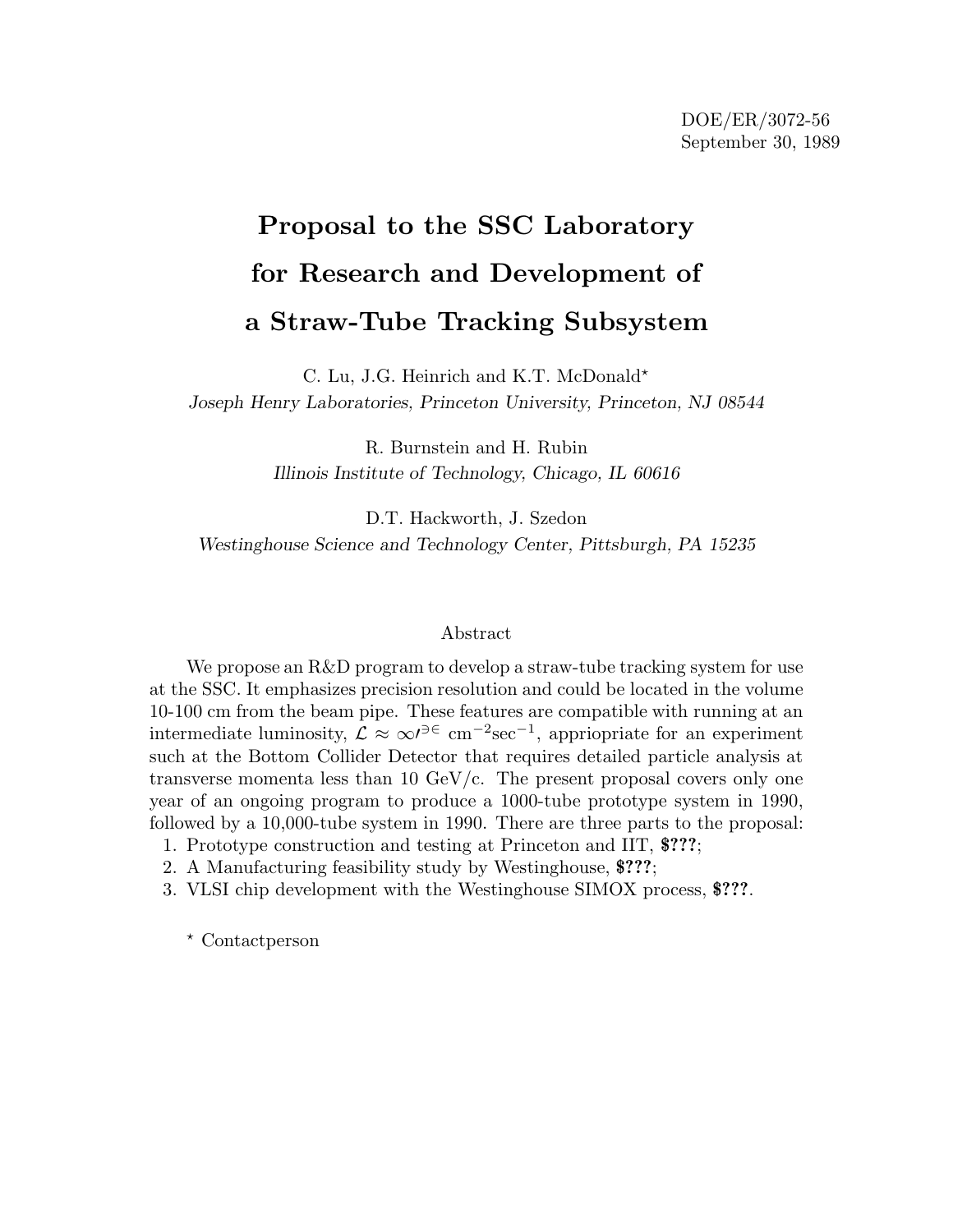# **Table of Contents**

The dollar amounts shown in **boldface** associated with certain sections indicate the funding request of the present proposal.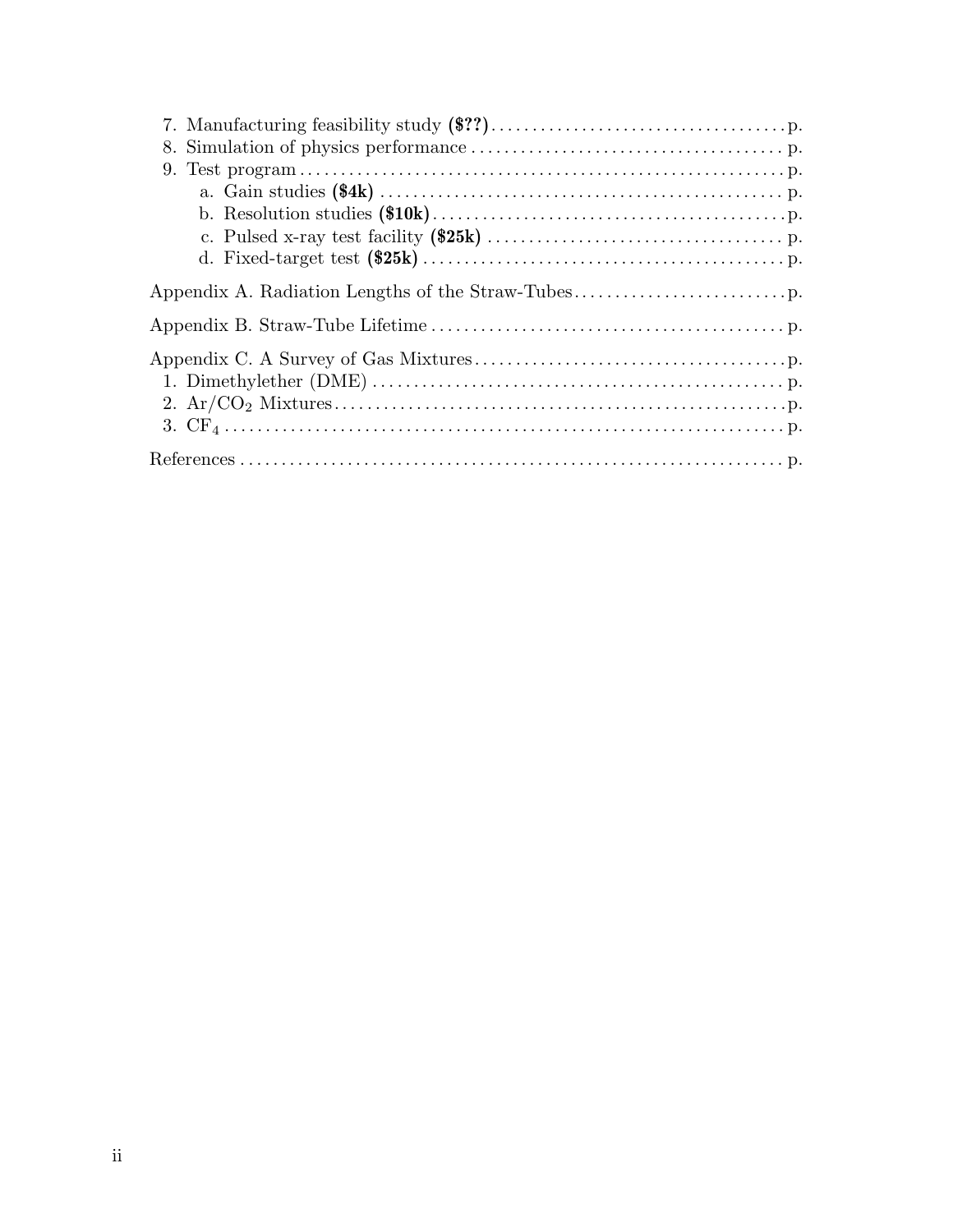# **I. Executive Summary**

We propose an R&D program to develop a straw-tube tracking system for use at the SSC. It emphasizes precision resolution and could be located in the volume 10-100 cm from the beam pipe. These features are compatible with running at an intermediate luminosity,  $\mathcal{L} \approx \infty^{j^2 \in \mathcal{C}}$  cm<sup>-2</sup>sec<sup>-1</sup>, appriopriate for an experiment such at the Bottom Collider Detector that requires detailed particle analysis at transverse momenta less than 10 GeV/c.

The present proposal covers only one year of an ongoing program:

1990 (The period of the present proposal.)

- Produce a 1000-tube prototype system and test this in the M-Test line at Fermilab;
- Produce front-end preamp/shaper/disrci chips for the 1000 tubes, requiring an optimzed run of the Bipolar design of U. Penn;
- Initiate a manufacturing feasibility study with the goal of industrial production of chambers in 1991;
- Investigate the applicability of the SIMOX VLSI process to fast-pulse analog + digital front-end electronics

1991

- Produce a 10,000-tube system to be tested in the C0 intersect at Fermilab. It is expected that this will be done by industry;
- Produce VLSI electronics for this system that includes both the preamp/shaper/discri and the TDC functions, either in a Bi-CMOS hybrid or in the SIMOX technology;.

# 1992-1993

– Produce a 50,000-tube system for testing at the C0 intersect at Fermilab in 1993.

The work in 1990 divides into three tasks:

- 1. Prototype construction and testing at Princeton and IIT, **\$???**. This includes production of the Bipolar front-end chips;
- 2. A Manufacturing feasibility study by Westinghouse, **\$???**;
- 3. VLSI chip development with the Westinghouse SIMOX process, **\$???**.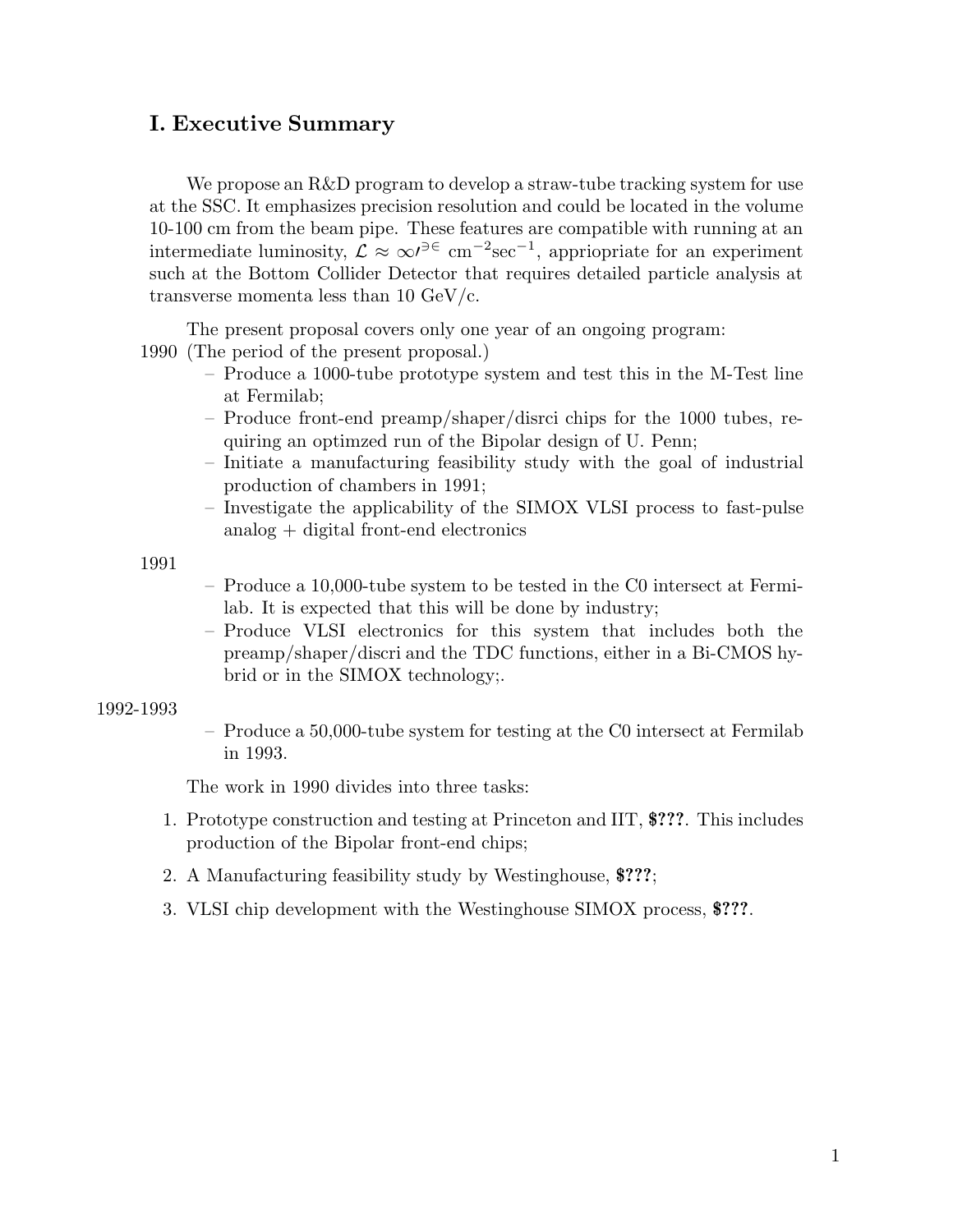# **II. The Opportunity for** *B* **Physics at a Hadron Collider**

We are embarking on a long-range program with the goal of detailed investigation of CP violation in the  $B-\overline{B}$  system.<sup>1</sup> Of all known phenomena, we believe that CP violation is the clearest indication that new physics is to be found at energy scales above 1 TeV. The greatest opportunity to explore this subject at present energies is at a hadron collider such as the SSC: the cross-section for B-meson production is about  $10^6$  times larger at the SSC than at the  $\Upsilon(4S)$ resonance at an  $e^+e^-$  collider.

Because the  $B$  lifetime is 1 picosecond, a  $B$  meson travels far enough before its decay that the decay products may be isolated from the primary pp interaction. A silicon vertex detector can then provide a signal for the B of quality similar to that in the nominally cleaner environment of an  $e^+e^-$  collider. The vertex detector will be surrounded by tracking chambers and particle identification in a spectrometer based on a large 1-Tesla dipole magnet, sketched in Fig. 1.

**Fig. 1.** View of a *<sup>B</sup>*-physics experiment at the SSC.

The study of CP violation in the  $B-\overline{B}$  system can be accomplished by measurement of an asymmetry in the decay of  $B$  mesons to all-charged final states:

$$
A = \frac{\Gamma(B \to f) - \Gamma(\bar{B} \to \bar{f})}{\Gamma(B \to f) + \Gamma(\bar{B} \to \bar{f})}.
$$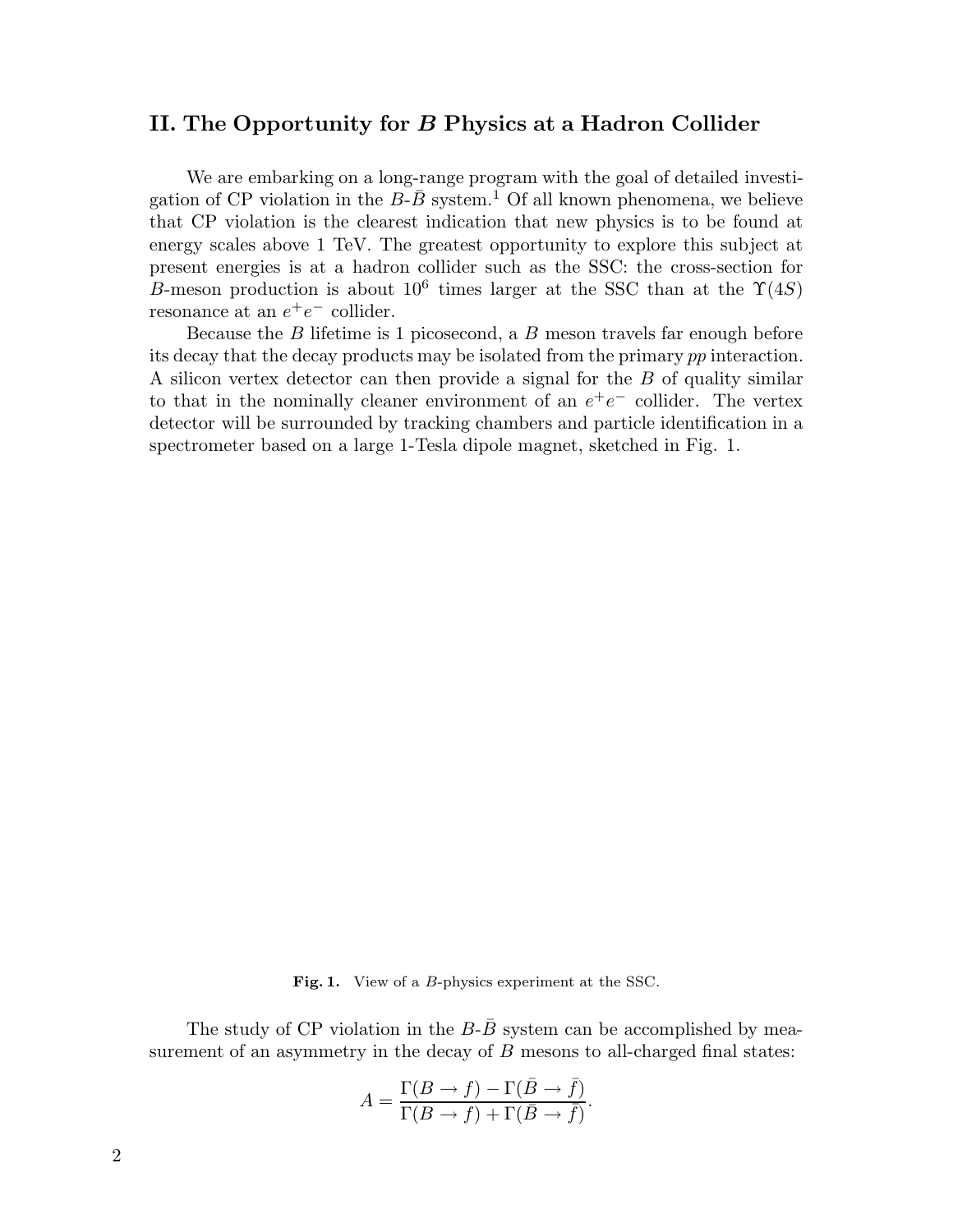While the asymmetry  $A$  may be as large as  $10\%$ , this likely occurs in modes with branching fractions  $\Gamma \sim 10^{-5}$ . This requires at least  $10^8$  reconstructible decays for a significant signal to be discerned. Further, the cleanest signals are for modes with  $f = f$ , so the particle-antiparticle character of the parent B must be 'tagged' by observation of the second  $B$  in the interaction. Of course, a detailed study should include measurement of asymmetries in several different decay modes.

The production of B mesons at a hadron collider is a low-transversemomentum process, so that coverage of angles from  $10<sup>°</sup>$  to  $60<sup>°</sup>$  to the beams is much more important than in detectors for W's, Z's, and  $e^+e^-$  interactions. This suggests the use of dipole analysis magnets, with fields oriented transverse to the beam. Rather than building two spectrometers, each covering one of the forward regions, it is more effective to construct a single dipole magnet around the interaction region. This maintains large solid-angle coverage as well as optimal momentum analysis for small-angle tracks.

The detector must operate in the high-multiplicity environment of a hadron collider. Efficient pattern recognition will be achieved if each particle track is sampled many times, and if the occupancy of each channel is low. Roughly, 100 tracks per interaction will be sampled 100 times each, while maintaining  $10^{-3}$ occupancy. This requires of the order of  $10<sup>7</sup>$  detector channels.

The detector should operate at luminosities of up to  $10^{32}$  cm<sup>-2</sup>s<sup>-1</sup>. At the SSC, this corresponds to  $10^7$  interactions per second, each with about  $10^4$  words of information, or about  $10^{12}$  bytes per second, assuming 10 bytes per word. The data-acqusition system to process this information rate is ambitious!

Such considerations leads to a detector architecture containing 7 subsytems:

- 1. The **Silicon Vertex Detector**, with silicon as close as 1.5 cm to the beams.
- 2. The **Tracking System**. It is too costly to perform all tracking in silicon detectors, so these must be supplemented with tracking chambers, composed of straw-tube detectors in the current design.
- **3. Ring-Imaging Cerenkov Counters** and **Time-of-Flight Counters** to provide identification of charged pions, kaons, and protons.
- 4. **Transistion-Radiation Detectors** to provide partial identification of electrons from pions, in conjuntion with item 5.
- 5. An **Electromagnetic Calorimeter**, to complete the electron identification and to provide a trigger and tag on the decays  $B \to eX$ .
- 5. A **Fast Trigger** to reduce to event rate by a factor of 50 before the event information is moved off the detector.
- 6. A **Barrel-Switch Event Builder** capable of organizing the data streams from  $10<sup>5</sup>$  events per second into individual events.
- 7. An online **Processor Farm** of about  $10^6$  MIPS ( $= 1$  TIP) capability to provide the higher-level triggering needed to reduce to event rate to 1000 per second for archival storage.

The restriction of the experiment to luminosities  $\lesssim 10^{32}$  cm<sup>-2</sup>sec<sup>-1</sup> derives from consideration of the radiation level on the silicon vertex detector and of the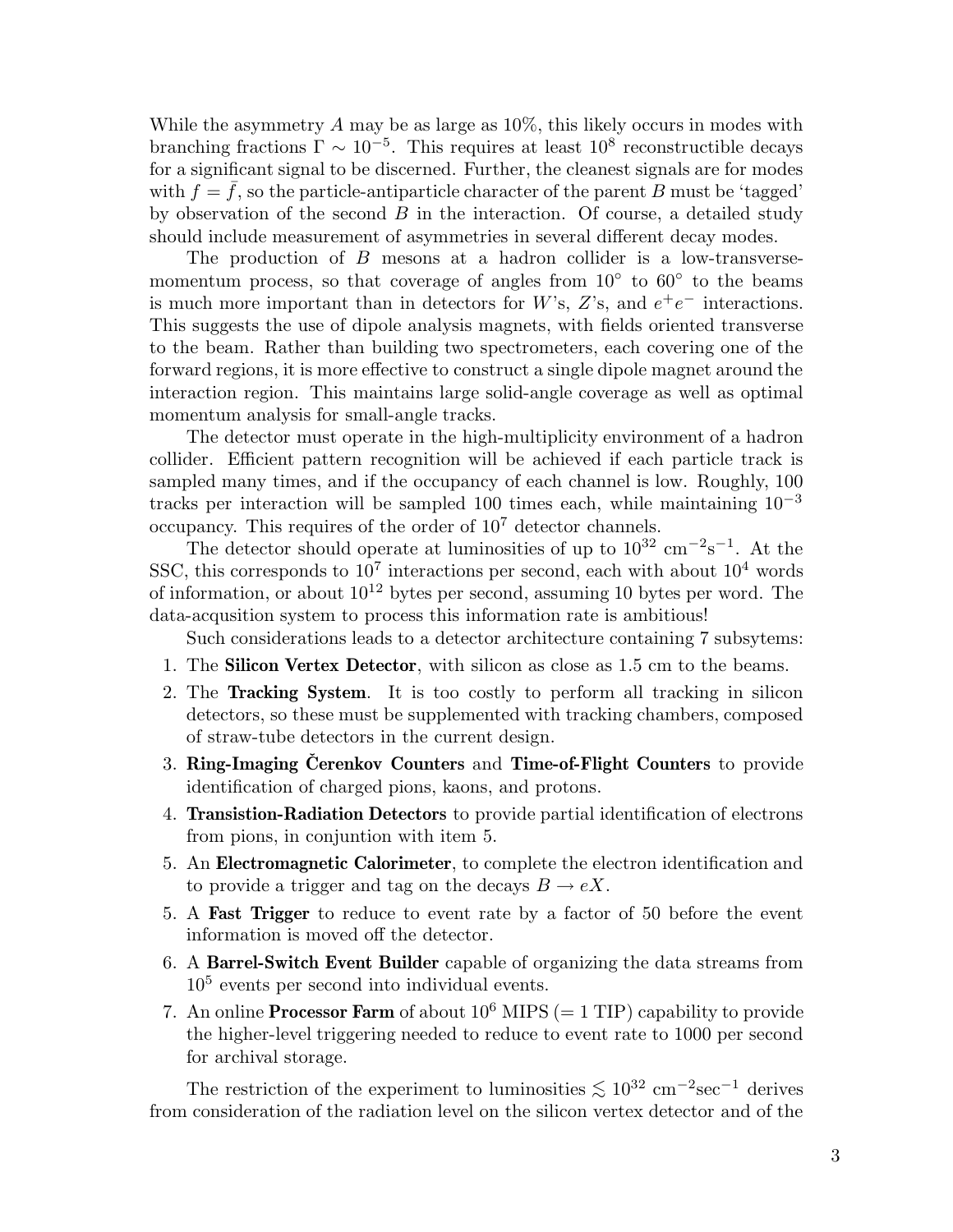overall data rate. In addition, at this luminosity a straw-tube tracking system is much more effective than would be the case at 10 times the luminosity:

- The lower radiation level permits the straw tube to be located as close as 10 cm from the beams, so that the tracking system extends out to only 1 m from the beams, thus reducing the overall detector cost. vertex detector can be done in a single system;
- The reduced interaction rate of one event per 100 nsec permits use of a 'slow' gas so that spatial resolutions of 40  $\mu$ m may be achieved in each straw tube using electronics of only 1-nsec time resolution. Thus excellent momentum resolution in a compact tracking system.

# **III. Overview of the Straw-Tube Chamber System**

The silicon vertex detector in a B physics experiment provides precision measurement of particles' tracks near the primary vertex, so that secondary vertices may be isolated. It does not provide tracking over sufficient distances to yield accurate momentum measurements, not does it provide enough hits along a track to ensure good track finding in a high-multiplicity environment. The silicon vertex detector could be extended in principle to include many layers, but at great financial cost.

Thus we intend to surround the vertex detector by a tracking system that occupies a large volume for good momentum resolution and good pattern recognition. Gas-filled wire chambers appear adequate for this task, although one readily arrives at the number of sense wires as 250,000: 64 layers of wires, each layer arrayed along a perimeter of 6 meters on average, with 300 wires per meter (3-mm pitch). (Devices such as a 'jet chamber' with long drift times are not suitable for a hadron collider.)

The straw-tube technology is rather appealing for such a large tracking system, due to its relatively low mass, high accuracy, and mechanical isolation of each sense wire. A review by  $DeSalvo<sup>2</sup>$  has been influential in thinking about large tracking systems for colliders, while the work of Kagan *et al.*<sup>3</sup> is an excellent starting point for construction of actual detectors.

A straw-tube chamber is a direct descendant of the Geiger-M¨uller proportional tube counter, in which the tension of the axial sense wire is born by the strength of the walls. In a straw chamber the walls can be reduced to 1 mil thickness, being a spiral-wound tube of a layer of aluminized polycarbonate film surrounded by a layer of mylar (this particular construction is due to Kagan *et al.*<sup>3</sup>). By operating the straw tube as a drift chamber with dimethyl-ether gas, resolutions of 35  $\mu$ m can be achieved at atmospheric pressure. If pressurized, the resolution improves as  $1/\sqrt{P}$ , supposing mechanical tolerances can be maintained.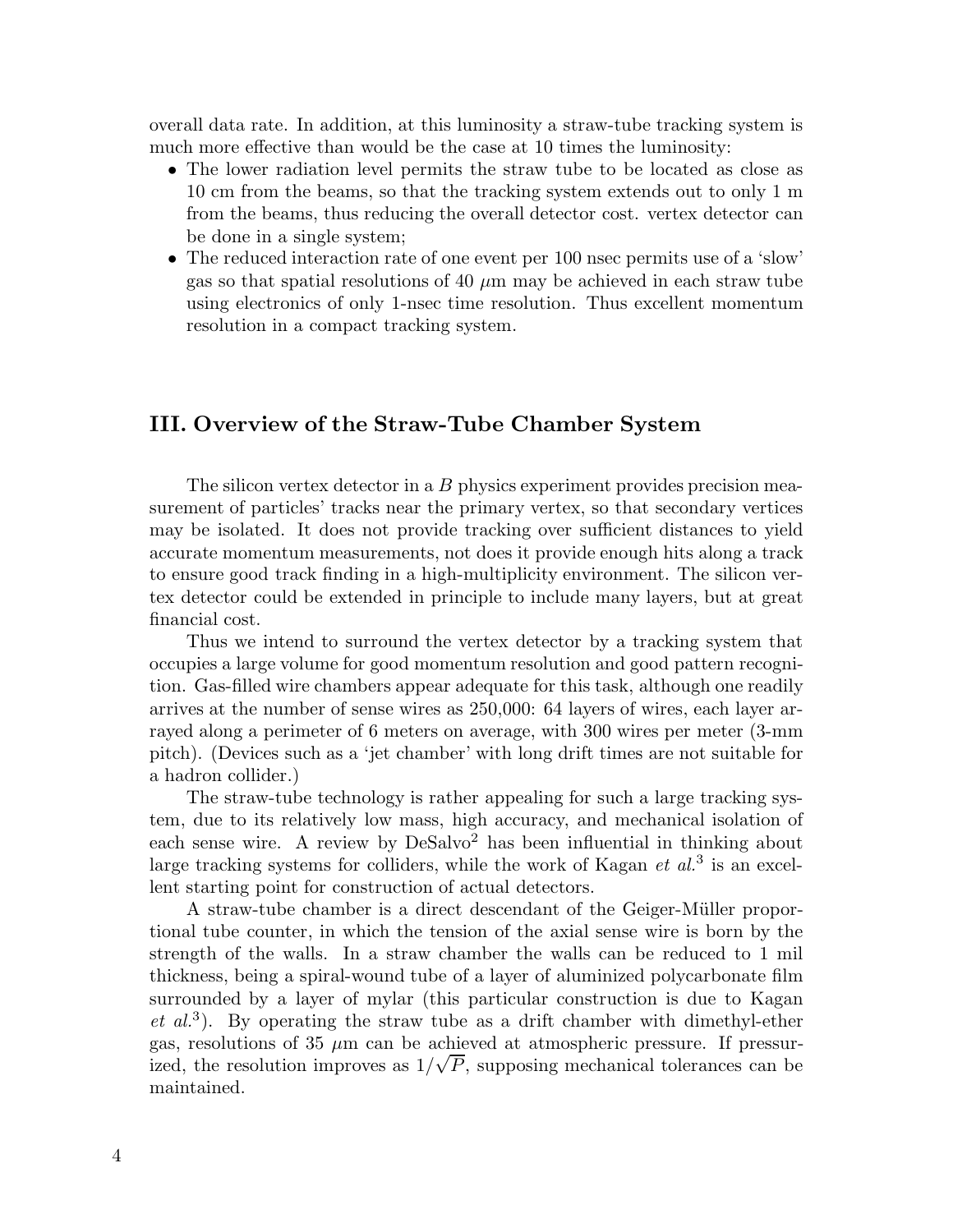Straw tubes can be made in 2-meter lengths, the maximum needed in the dipole-magnet spectrometer, but a single tube is not stable against buckling. A suitably rigid structure is obtained by glueing tubes together into 'superlayers' of perhaps 8 layers. A superlayer module is then the mechanical building block of a straw-tube system. The superlayers can be planar or sections of a cylinder. Figures 2 and 3 sketch a possible configuration of the superlayers.

The mechanical necessity of superlayers leads to an advantageous organization of the task of track pattern recognition. Particles with momentum more than 500 MeV/c have negligible sagitta across a single superlayer in a magnetic field (along the tube axis) of 1 Tesla. Hence one may search for track segments in each superlayer separately, using straight-line algorithms. A segment is then characterized by a vector. The second phase of pattern recognition combines vectors into the helical, momentum-dependent tracks. Such a procedure will be implemented in the near future in our computer simulations of the detector performance. Efforts are underway in collaboration with Fermilab and U. Penn to assess the suitability of this pattern-recognition architecture for hardware implementation in a fast trigger.

# **IV. The R&D Program**

#### **Overview**

The present proposal is related to an R&D program<sup>4</sup> that offers opportunities for testing the straw-tube tracking system at Fermilab. The development program will proceed in three phases:

- 1. Construction of an 800-tube system to be tested in the M-Test line at Fermilab in 1990; the front/end preamp/shaper/discri will be that designed at U. Penn and implemented in the AT&T bipolar process; the TDC's will be conventional LeCroy.
- 2. Construction of approximately 10,000 tubes for a system test at the Fermilab C0 intersect in 1991; for this the TDC's will be a custom VLSI design.
- 3. Construction of approximately 50,000 tubes for a second test run in C0 with a modest physics capabiity–reconstruction of  $D$  and possibly some  $B$  decays. The construction of such a large system would test the industrial-scale production techniques that would be needed for a full-scale SSC detector.

The present proposal covers Phase I (1990) of the above program. The issues we plan address are discussed in greater detail in the following sections.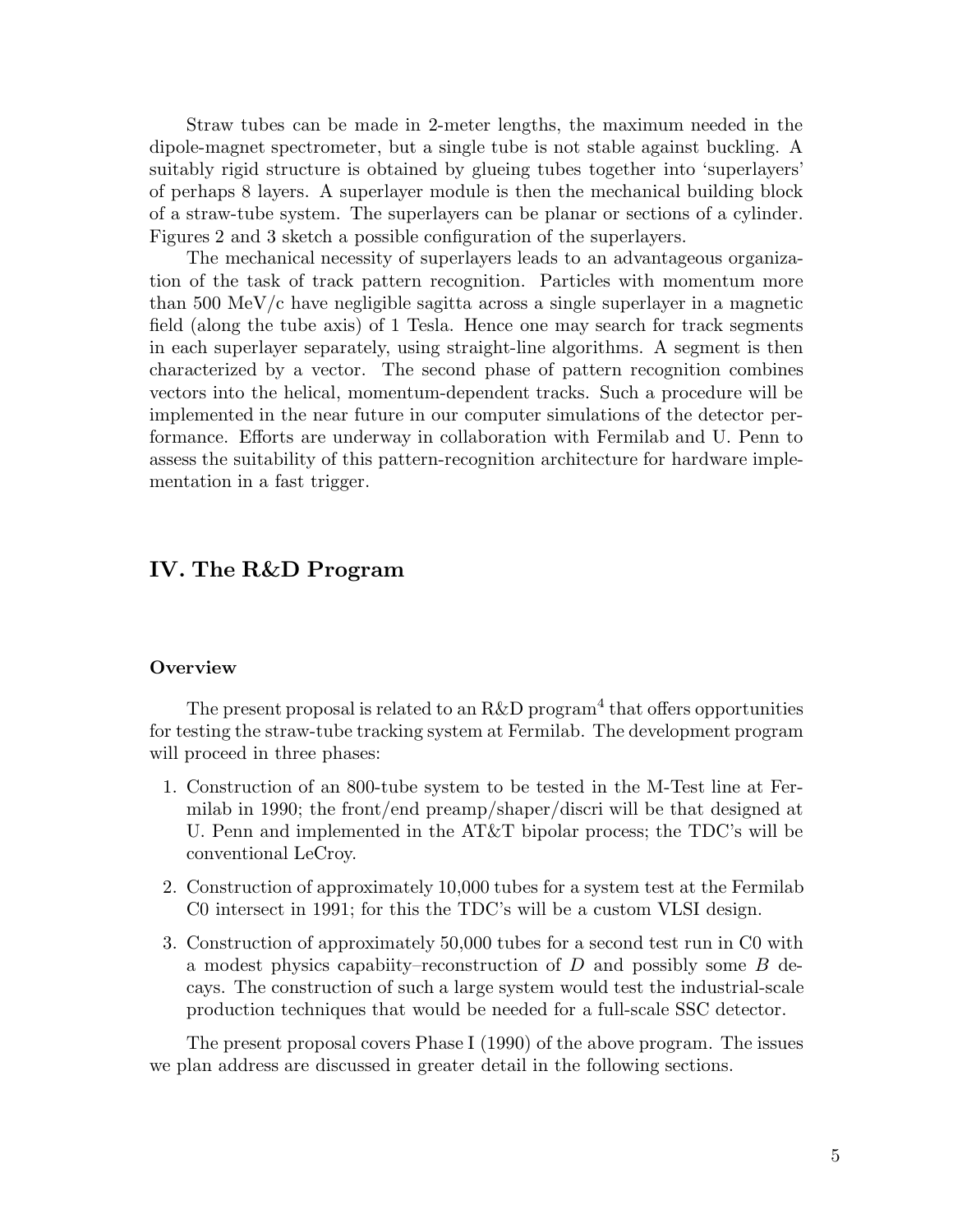Fig. 2. First view of straw superlayers.

Fig. 3. Second view of straw superlayers.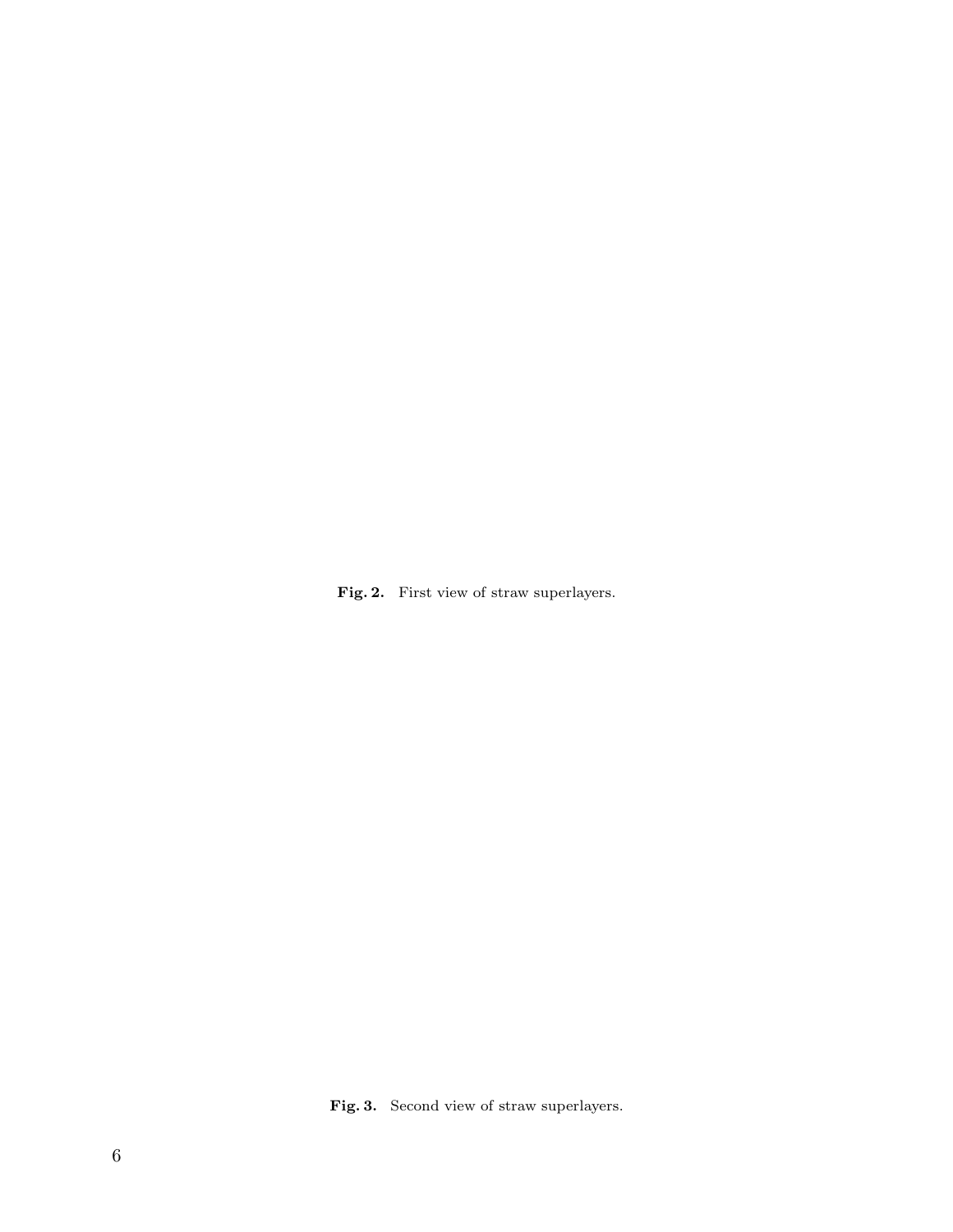#### **1. Construction of the Straw Tubes**

Our considerations of mechanical issues in straw-tube construction have been greatly influenced by the excellent work of H. Kagan *et al.*<sup>3</sup>

Recently it has proven practical to manufacture straws that are two-ply laminates of an inner polycarbonate film about 14  $\mu$ m thick surrounded by a layer of  $12.5\text{-}\mu\text{m}$  (48 guage) Mylar. The Mylar provides sufficient strength that a 5-mm diamter tube can support more than 5-atmospheres pressure. The polycarbonate film is metallized on its inner surface. The film itself is a reasonably good conductor–about 600 ohms/ $\Box$ . This is useful in that small scratches in the metallization need not result in an open circuit on the cathode. The film is also opaque, which elimates photoejection of electrons from the cathode due to ambient light.

The polycarbonate film, Makrofol KL3-1009, can now be ordered directly from its U.S. distributor, Mobay Co. of Pittsburg, PA; contact George Schexnaydar (412-777-2833). The film is manufactured in Germany by Bayer. We have purchased enough film to make several thousand straws.

#### **a. Cathode Metallization**

All straws tubes manufactured to date have used a thin layer of aluminum as the conductor on the cathode surface. The layer is typically deposited on the cathode foil by evaporation.

However, the inevitable oxide layer that forms on the cathode surface has a high resistivity that can make for poor electrical connections at the tube ends. A copper cathode would be superior in this regard as copper oxide is a relatively good conductor. Namely, CuO has a conductivity about  $10^{12}$  times larger than Al<sub>2</sub>o<sub>3</sub> (although  $10^{-8}$  times that of pure copper.<sup>5</sup> Further, the work function of copper ( $\approx 4.65$  eV) is slightly higher than that of aluminum ( $\approx 4.28$  eV) so that a copper cathode is somewhat less sensitive to photoejection of electrons.

We are having a roll of polycarbonate film copperized to a thickness of 3000 Å by A.D. Tech (Glenn Walters, 508-823-0707). This thickness is greater than that used in previous metallizations, due to our desire to reduce the electrical resistance of the cathode to 0.1 ohms/ $\Box$ . The process of evaporation of the cathode metal places a considerable heat load on the polycarbonate foil, causing blisters if too much metal is deposited at a time. This has limited the aluminization to about 1000 Å  $(0.6 \text{ ohms}/\Box)$  in the past, according to Sheldahl Co. (Mark Swanson, 507-663-8258).

We anticipate making two more metallization runs in the next year and request funds of \$3000 for each run, for a total of **\$6k**.

#### **b. Straw-Tube Impedance**

A long straw-tube chamber is a transmission line with impedance

$$
Z[\text{ohms}] = 60 \ln(D/d),
$$

where  $D$  is the tube diameter and  $d$  is the anode-wire diameter. For example, if  $D = 5$  mm and  $d = 20 \mu$ m, then  $Z = 331$  ohms.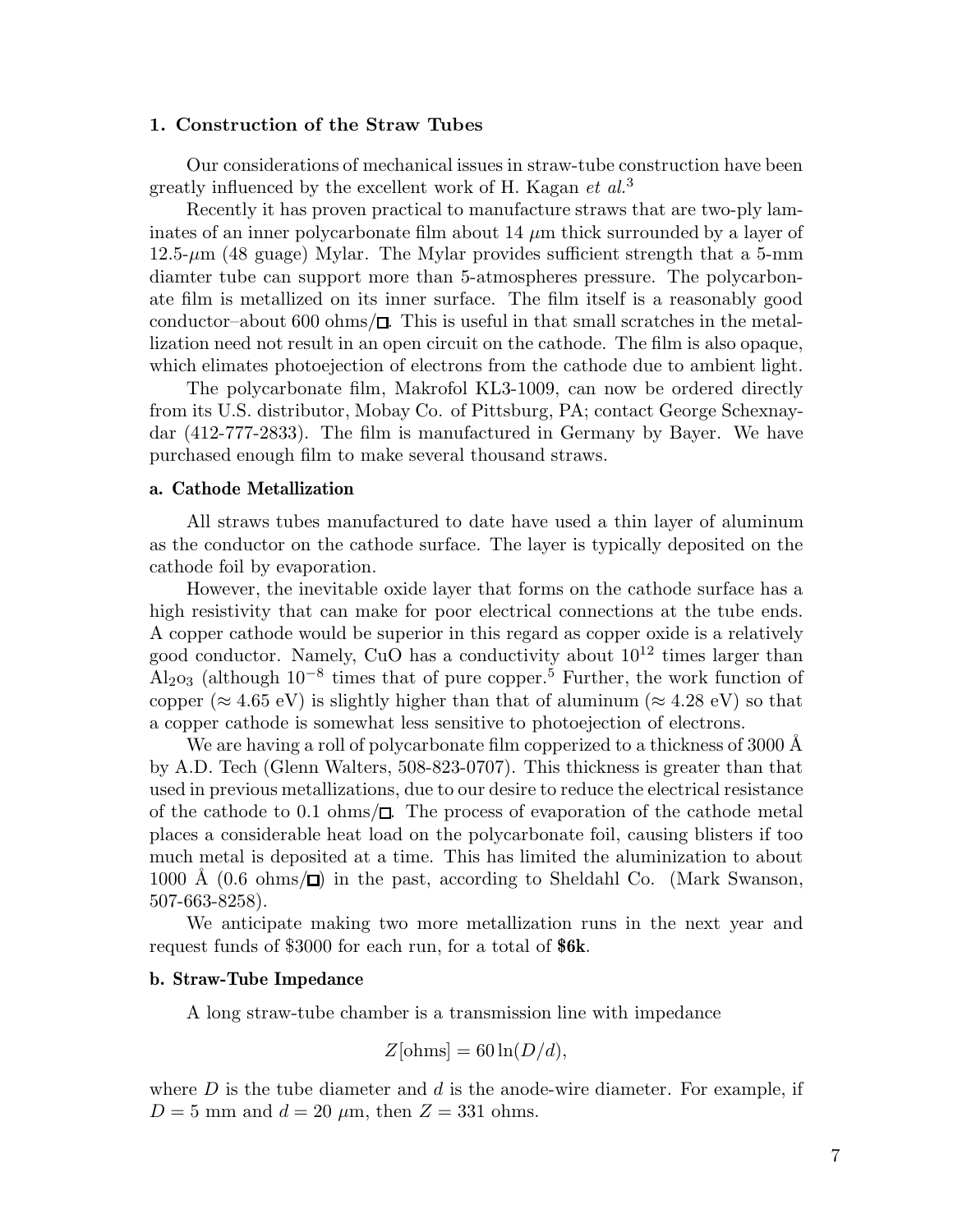The resistance of a gold-plated-tungsten anode wire is 200 ohms/m for  $d = 20$  $\mu$ m, and the resistance of the cathode foil is 40 ohms/m for 1000 Å of Al and a 5-mm tube diameter. Recall that tube lengths of up to 2 m to be used in our program.

It seems desirable that the anode and cathode resistances be small compared to the tranmission-line impedance. This suggests that a thicker anode wire be used, and also that the cathode metallization be thicker.

If a copperization of 0.1 ohms/ $\square$  can be achieved, the cathode resistance would be about 6.5 ohms/m for a 5-mm diameter tube.

The implications of thicker anode wires and cathode metallization on the number of radiation lengths per straw are summarized in Appendix A.

#### **c. Winding the Tubes**

Until recently, straw tubes for particle detectors have been exclusively wound by Precision Paper Tube Co. (Rick Hatton, 312-537-4250). However, their price is now rather high: \$10-\$50 per tube.

The technology of spiral winding was invented in 1888 and has produced billions of paper drinking straws given away free. Nowadays the 'free' straws are made by a plastic extrusion process, and spiral winding of tubes is done for toilet paper cores, battery cases, *etc.*We have had sample straws wound by two new vendors: Electrolock Inc. (Steve Castleberry, 216-543-6626), and Stone Industrial (Joseph DiSilvio, 301-474-3100). Both vendors produced tubes, 3 mm in diameter, that appeared quite satisfactory and held 10 atmospheres pressure. Stone Industrial (who invented the spiral winder) added a Nomex 'slip sheet' on the interior of the tube that may be removed just prior to use, protecting the interior metallized surface until then.

We propose to have Stone Industrial wind tubes for us when we use a commercial vendor. This will include the winding of some 1500 2-m long tubes from the foil now being metallized by A.D. Tech. We do not have a quotation yet from Stone Industrial for this job.

As we contemplate large-scale production of tubes, even a cost of \$1-\$2 per tube is significant. Further, any kinks in the tubes during transport may render them unusable. So we are investigating winding the tubes ourselves. We have purchased a small spiral winder (\$9400) from Dodge Resources (Robert Dodge, 216-492-4483).

Once the spiral winder is delivered, we must master the art of winding tubes, which is somewhat arcane, but which we have witnessed. The Princeton High Energy Physics Group has very recently hired a new machinist whose primary responsibility will be work on the straw-tube development. We anticipate the need for building guiding fixtures for the three plys (Mylar, Makrofol, and the Nomex slip sheet), and for building special glue applicators. Some experimentation will be needed to determine the best glue. Also, the various foils must be slit to the needed widths prior to winding. This will be done by a commercial vendor, although we will investigate the suitability of purchases a slitting machine.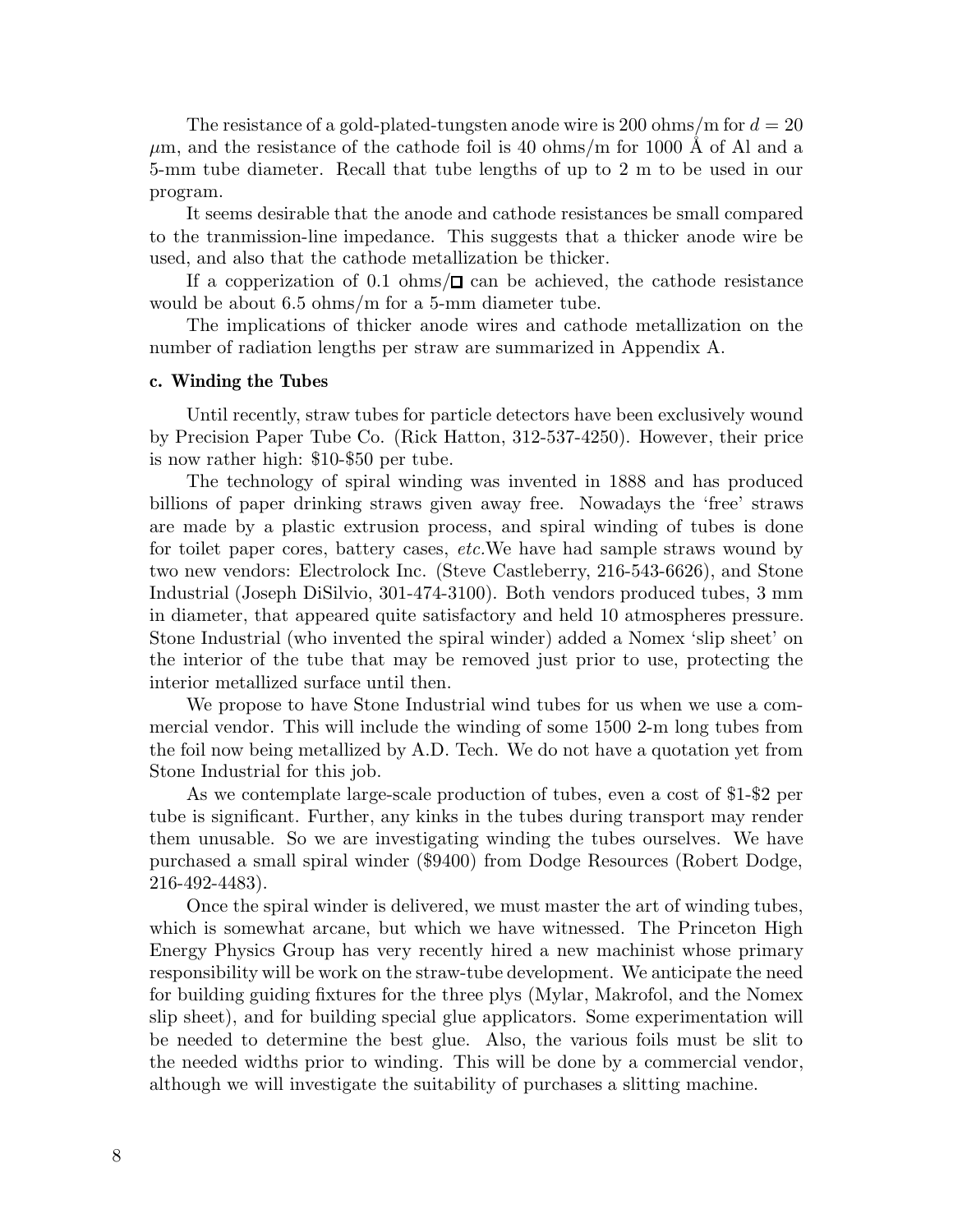We include a request for **\$10k** in the next year for foils, slitting, and construction of fixtures. The goal is to produce the 10,000 tubes for the 1991 test in C0 with this funding.

#### **d. Establishment of a Cleanroom Facility**

The assembly of straw-tube chambers should be performed in a dust-free environment of Class-100 quality. It is essentially impossible to clean the tubes; they must be built cleanly in the first place.

We wish to build a  $16'$  by 20' Class-100 clean room with ceilings  $10-12'$ high. This would be located inside an existing room in the High Energy Physics Assembly Building at Princeton. We are now building an  $8'$  by  $12'$  Class-1000 room (without temperature and humidity control) as a temporary assembly facility; this would be reconfigured as the gowning anteroom when the large room is constructed.

The cleanroom would house the spiral winder and assembly facilities for 2 m long tubes. We would like to have high ceilings so that 2-m-long chamber modules could be hung vertically in certain steps of assembly. For this a simple crane would be located inside the room.

We have contacted about 15 vendors of cleanrooms, asking for a preliminary estimate for such a room, including temperature control to  $\pm 5^{\circ}$  F and  $\pm 10\%$ relative humidity. The estimates vary from \$70k to \$150k.

We have approached the Provost of Princeton University for matching funds, and he has agreed to provide up to \$30k. We therefore request **\$60k** towards the cleanroom, crane, and furnishings.

#### **e. Improvement of Shop Facilities**

The ability to perform an R&D program at Princeton is dependent on excellent shop facilities. Because of Princeton's long involvement in high energy physics, rather good capabilities have been created over the years, but continued investment in these is needed to maintain a high standard in the next decade. Here we request two items:

1. Toolroom lathe, **\$25k**. We have five lathes, manufactured between 1943 and 1974, but none was of high quality even when new. We cannot now reliably turn parts to 1 mil tolerances due to wear of the lathes. The fine tuning of the design of the straw-tube end plugs will require frequent, precision lathe work beyond the capability of the present machines.

This contrasts with our milling capability: one CNC mill and two mills with retrofitted digital readouts. In discussion with our machinists it emerged that a high-quality 'toolroom' lathe with digitial readout, such as from Hardinge, would be more useful than a specialized CNC lathe, and costs only 40% as much.

2. AutoCad system, **\$10k**. To minimize costs, our mechanical shop does not emply a draftsman, this work being done by our design engineer. This man is retiring next year (but will continue part-time consulting on the strawtube project). We anticipate promoting a young engineer, William Sands,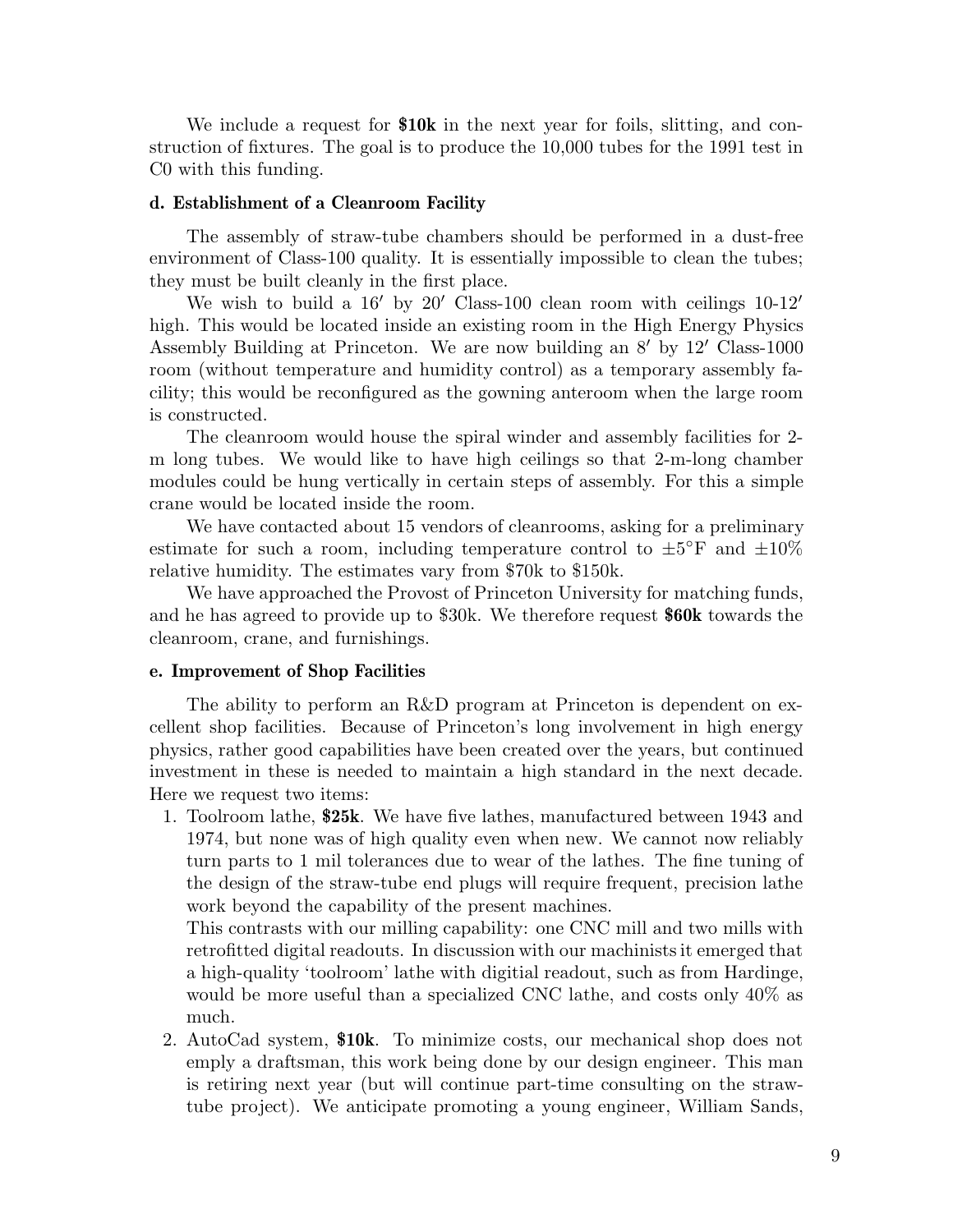to be head of the shop. He is of the generation that prefers computer-aided drafting, and is experienced with AutoCad, although we have no such system here at present.

We propose to purchase a system from discount houses consisting of an IBM PC-clone with a 25-MHz 80386 processor, 80387 coprocessor, 2- Mbytes memory, 60-Mb hard disk,  $1024 \times 768$  VGA monitor, H-P D-size plotter, digitizer pad, and Autocad 3.10 software for a cost of \$10k.

## **2. Anode Wire**

#### **a. Wire Instability**

Using an image-charge approximation, one can derive a relation for the maximum voltage on a straw tube before the transverse wire instability sets in:

$$
V[\mathrm{kV}] < 20 \frac{D}{L} \ln\left(\frac{D}{d}\right) \sqrt{T[\mathrm{gm}]}.
$$

For example, with

tube diameter  $D = 4$  mm;

wire diameter  $d = 20 \mu m$ ;

tube length  $L = 2$  m;

wire tension  $T = 50$  gm;

the limiting voltage is calculated to be  $V = 1.5$  kV, very close to the expected operating voltage of such a straw. The wire tension has been chosen close to the breaking strength of the gold-plated-tungsten wire.

We would like to avoid use of a wire support in the middle of the tube, for tube lengths up to 2 m. This suggests consideration of use of a thicker anode wire.

H. Ogren of Indiana U. reported<sup>6</sup> a test with a 4-mm-diamter, 2-m-long straw chamber in which he reached only 1/4 of the calculated voltage before the instability set in.

C. Lu of Princeton tested a 7-mm-diameter, 42-cm-long straw chamber for which the critical voltage is calculated to be 10 kV. He reached 5 kV before sparking set in. So we did not confirm Ogren's result for our fatter straw....

#### **b. Gas Gain vs. Wire Diameter**

With a larger diameter anode wire, the straw tube must be run at a higher voltage to achieve the same gas gain. This may be disadvantageous due to the greater chance of electrical breakdown, and may be the reason that people tend to use small wires.

A model for the gas gain can be made, based on knowledge of the first Townsend gain coefficient,  $\alpha(E)$ , where  $dN/dx = \alpha(E)$  describes the number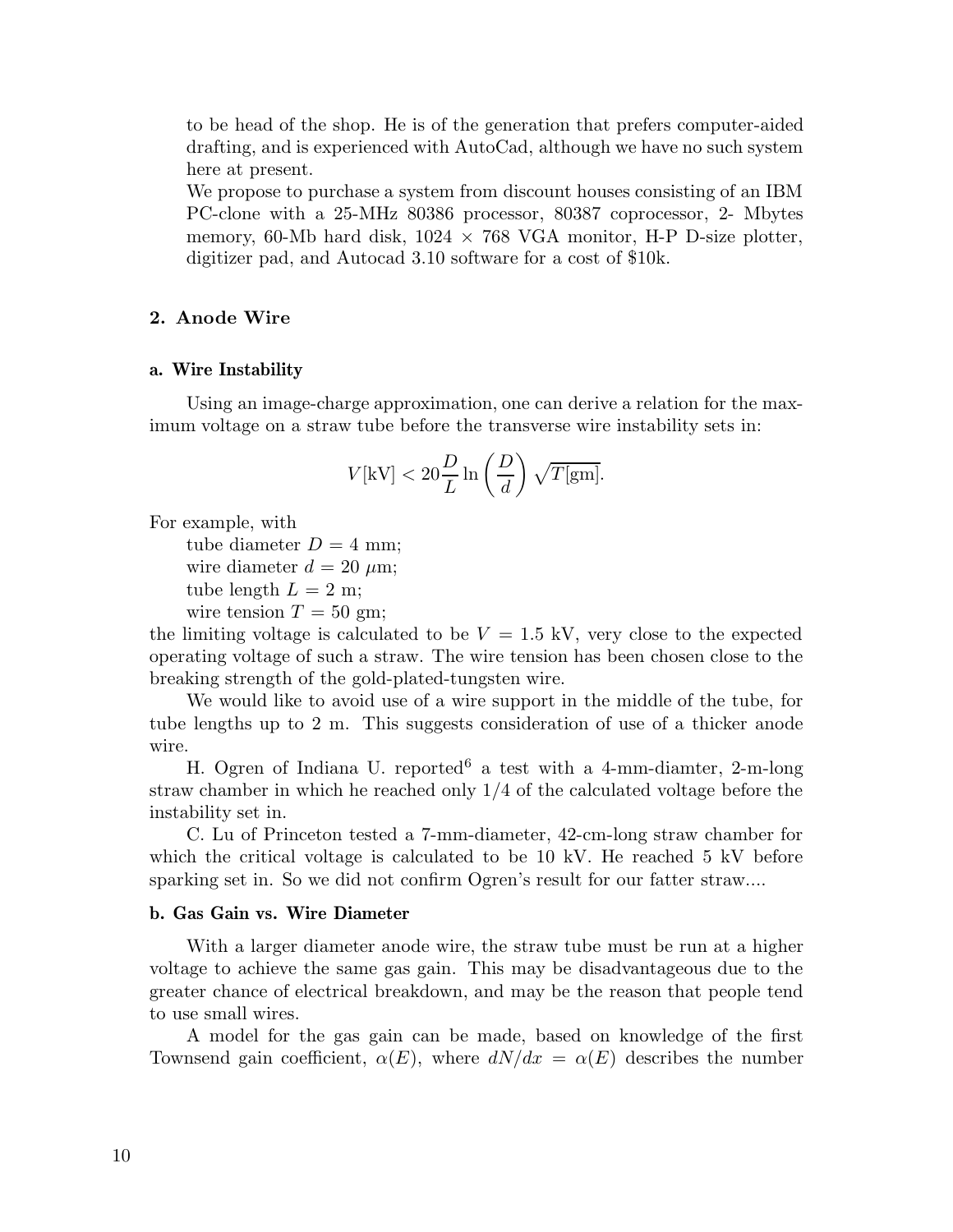of electrons in an avalanche as a function of distance. The simple assumption (sometimes associated with  $D$ iethorn<sup>7</sup>) that

$$
\alpha = kE
$$

apparently is in good agreement with such measurements as exist, and leads to the result

$$
\ln(\text{Gain}) = \frac{V \ln 2}{I \ln(D/d)} \ln \left( \frac{2V}{dE_{\text{crit}} \ln(D/d)} \right),
$$

where I is an effective ionization potential (about 25 eV) and  $E_{\text{crit}}$  is the minimum electric field at which multiplication occurs (about  $5 \times 10^4$  V/cm).

[Charpak uses the model  $\alpha = b\sqrt{E}$ , but this seems to fit the data less well than the Diethorn model.]

Then if  $D = 4$  mm we calculate that the voltage required for gain  $= 5 \times 10^4$ with 80- $\mu$ m wire is only 1.5 times that for a 20- $\mu$ m-diameter wire. Namely, V  $= 1.07 \text{ kV}$  for  $d = 20 \text{ }\mu\text{m}$ , and  $V = 1.55 \text{ kV}$  for  $d = 80 \text{ }\mu\text{m}$ . Thus the voltage penalty for use of a larger diameter wire is not too severe.

#### **c. Anode-Wire Resistance**

As noted in section 1-b above, the resistance of a  $20-\mu m$ -diameter goldplated-tungsten wire is about 200 ohms/m, which is larger compared to the transmission-line impedance of a straw tube ( $\approx 300$  ohms). This also suggests use of a larger anode wire.

#### **d. Tests of Various Wire Diameters**

We have ordered several diameters of wire from 20 to 80  $\mu$ m (Luma Fine Wire, c/o SAES Getters, 719-576-3200), and will study the benefits of a larger wire, if any. To obtain greater wire stability a greater tension must be used. But eventually the tension of the wire will collapse the tube.

Each batch of wire will be scanned for mechanical imperfections with an electron microscope.

We request **\$2k** in 1990 for purchases of additional samples of anode wire.

#### **e. Test of Wire Tension**

Whatever wire is chosen, it will be important to string the wire with uniform tension from straw to straw. Once the wire is installed in a tube it is no longer accessible, so we need a test facility to check the wire tension without the need for direct contact. We will build a setup in which an AC current is applied to the anode wire which then vibrates when placed in a magnetic field.<sup>8</sup> More details...

We include **\$3k** in the budget for construction of the wire-tension test setup.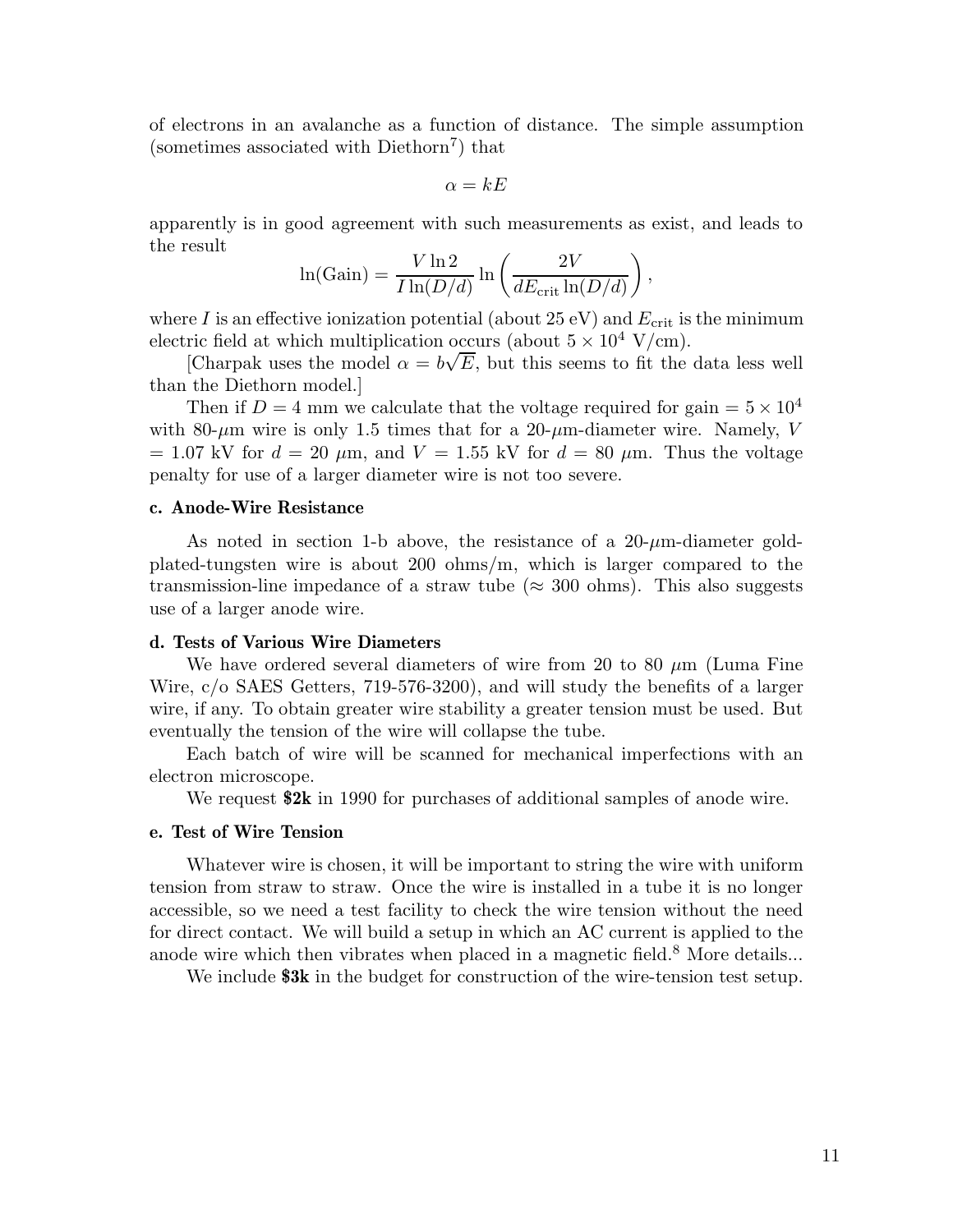#### **3. End Plugs and End Plates**

#### **a. Ohio-State Design of End Plugs**

Among the several styles of end plugs developed for straw tubes in recent years we have been most impressed by that of the Ohio-State group.<sup>3</sup> Their present version is sketched in fig. 4.

The heart of the scheme is the plastic feedthrough ( $\approx$  \$1.3 each, McCourtney Plastics, Dell Kincaid, 612-929-3312) that positions the wire to 1/2 mil accuracy in a V-groove. The feedthroughs include two transverse holes that allow the chamber gas to enter the tube. There is a \$10k setup charge for any change in the design of the feedthroughs that requires a new mold.

The wire is secured by insertion of a slightly tapered brass pin ( $\approx$  \$0.2 each, Fairfield Screw Products, Bob Davis, 614-653-7627) that pinches the wire against the wall of the feedthrough; the wire is not soldered or crimped. For production runs the pin is secured to the feedthrough by a drop of epoxy, but for tests a friction fit suffices and the pin may be readily extracted and a new wire strung.

The plastic feedthroughs are centered inside the straw tube by the gold-plated aluminum inserts ( $\approx$  \$2 each, Pallidin Precision Products, Tony Pallidino, 203-574-0246). Although the inserts transfer the cathode voltage to the outer edge of the plastic feedthrough this is no problem of breakdown due to the length of the feedthrough. The step in the insert allows precise positioning of the straw-tube in the end plate.

Because of the cost and time delay in making new tooling for the plastic feedthroughs, we propose to use the present Ohio-State design for the fixed-target test of 1000 tubes in 1990. We have already ordered 3000 feedthroughs and taper pins. A consequence is that the tube diameter must be larger than about 5.5 mm, which is larger than our eventual goal.

During 1990 we plan to design a new, smaller-diameter feedthrough to be used in the 1991 tubes. We request **\$15k** for new tooling, and **\$40k** for the production of feedthroughs, pins and inserts for 10,000 tubes. This money should be available in 1990 if the 10,000 tube system is to be ready for beam tests in 1991.

#### **b. Assembly Procedure**

An individual straw-tube is not mechanically stable against bending, so several tubes must be glued together into a module before the wires can be strung. In the procedure developed at Ohio State, each tube has a stainless-steel rod inserted into it to aid in alignment and clamping during the gluing of one tube to another. Earlier, the Ohio-State group used various epoxies to glue the tubes to each other, but recently they have had success using a 'super glue. After removal of the rods (at some risk of scratching the cathode) the aluminum inserts are glued in with conducting epoxy and the tube bundle attached to the precision end plates. Finally the feedthroughs are inserted and the wires are strung.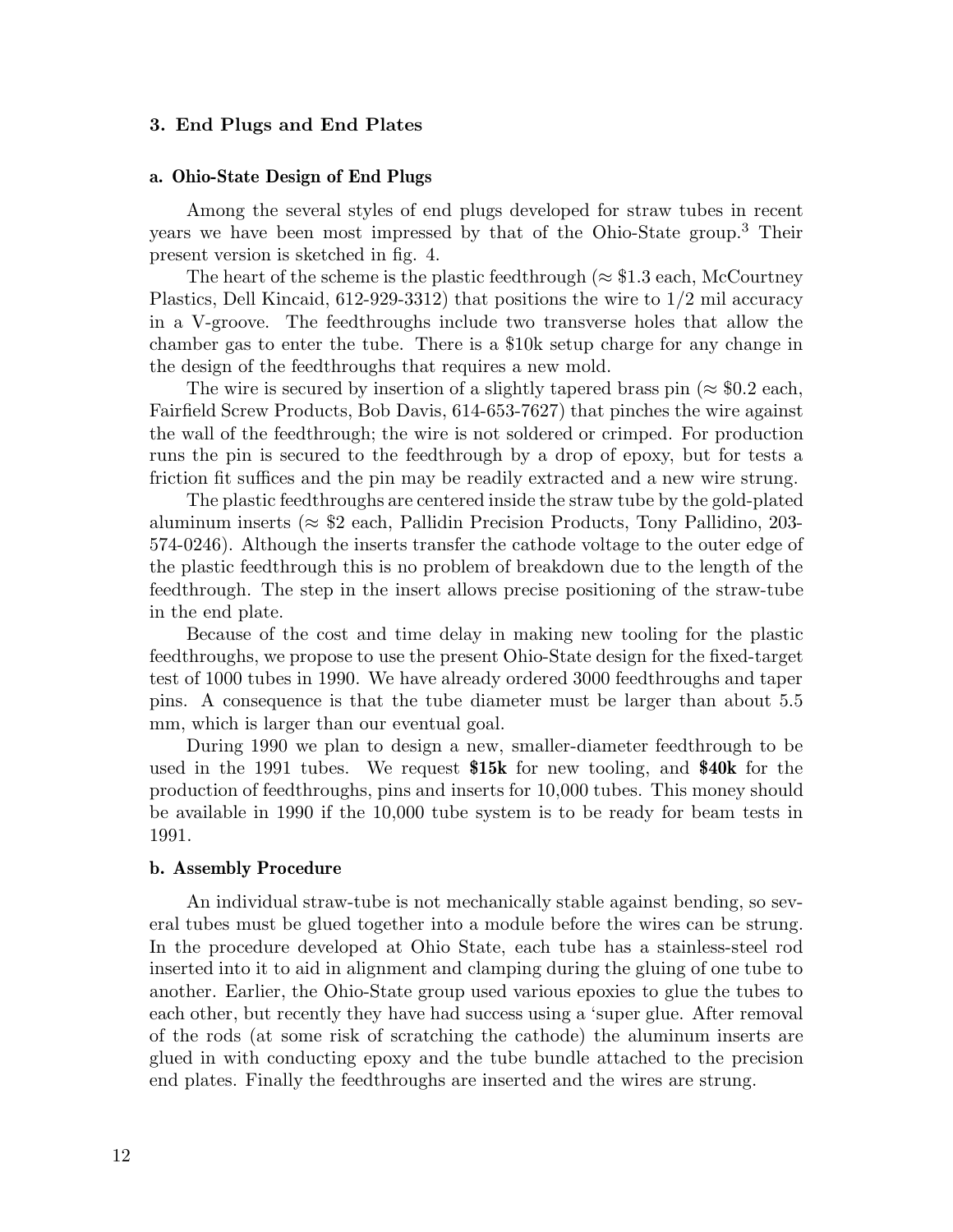We must explore whether this procedure is suitable for large-scale production. It suggests that the chambers be built out of modules of no more than a few hundred straws each. For a system of 500,000 straws this might imply 1000 modules of 500 straws each.

We request **\$5k** in 1990 for materials to construct the assembly fixtures.

#### **c. Macor End-Plate/Gas Manifolds**

As mentioned above, the aluminum inserts must be placed into a precision end plate to provide the alignment of the straw tubes. In the Ohio-State design, the end plates were  $\frac{1}{2}$ -inch-thick stainless steel, permissible because the forward angles beyond the straw chamber were not to be instrumented at the  $e^+e^-$  collider.

We desire to measure particles that pass through the end plates, and wish to use a lower-mass structure. The end plates primarily serves to provide precision centering of the anode wires, and does not play a structural role in supporting the wire tension. Hence we have the option to use a machinable ceramic such as Macor (Corning) for which there is well-established industrial support for drilling holes with 0.1 mil tolerances. A  $\frac{1}{16}$ -inch-thick plate of Macor appears rigid enough to serve as our end plate.

The end plate must also surve as one surface of the gas manifold for the straw tubes. The volume enclosed in the gas manifold also contains the high-voltage distribution and the front-end electronics. We propose to make the entire gas manifold out of Macor.

The structure of the manifolds differs on the two ends of the straws. On the 'signal' end the front-end electronics should eventually be mounted inside the gas manifold and be cooled by the chamber gas. This will require a three-layer structure. For the 1990 fixed-target test we will, however, mount the front-end electronics outside the gas manifolds, while designing the three-layer structure for 1991. On the other end of the tubes the gas manifold will contain the high-voltage distribution and the anode-wire termination. Layout of the electrical components is described in the next section.

We request **\$10k** in 1990 for machining and assembly of the end plate/manifolds for the 1000-tube system, and prototyping for the 10,000-tube system.

#### **d. Electrical Layout**

The electrical and mechanical functions of the end plates lead to some conflicts in a very compact design.

On the 'signal' end, the anode signal and the signal return from the cathode must be transmitted to the front-end electronics. Ideally this would be done in a coaxial arrangement to minimize crosstalk between the tubes. A coaxial sleeve connected to the cathode is somewhat incompatible with good gas flow. In any case, the cathode is at high voltage and must be isolated from the electronics by a blocking capacitor.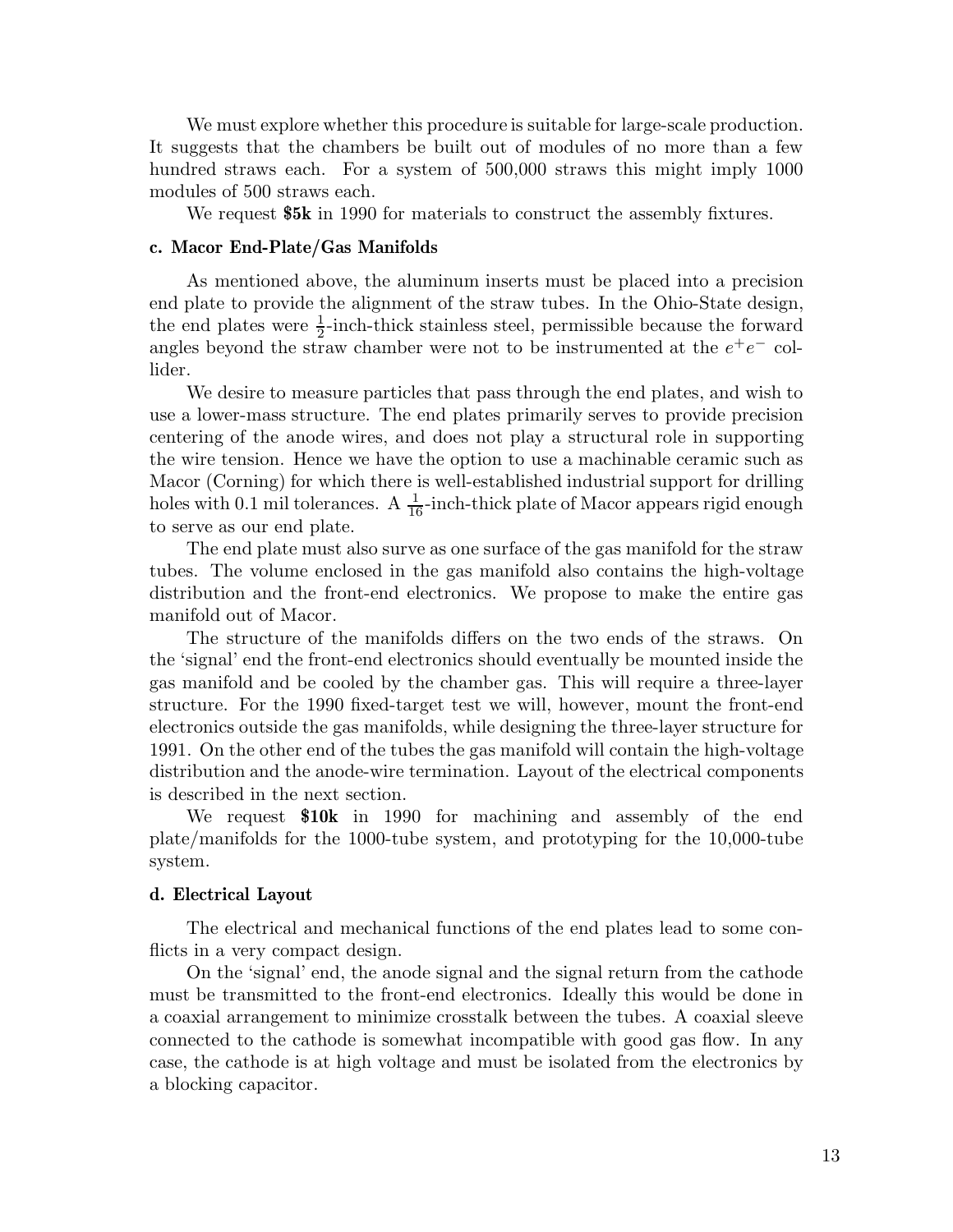In our initial design we give up the coaxial geometry, and mount a small rectangular high-voltage capacitor (xxxx) on a small, flat G-10 board that attaches to a short sleeve in contact with the cathode, as shown in fig. ??. Both the cathode and anode leads are in the form of pins that mate into sockets mounted on the second end-plate layer, outside of which the front-end chips will be mounted.

On the other end, the inner surface of the second end plate layer will serve as the high voltage bus, and each straw-tube cathode connected to this via a 100 MΩ resistor. If a wire breaks, we wish to be able to run even with the current draw due to a short. Assuming a 2-kV operating voltage, this would imply a 20  $\mu$ amp current in a shorted tube. In Appendix B we estimate that the steady current in a straw-tube that comes within 10 cm of the beams at  $10^{32}$  luminosity will be  $\frac{1}{6}$   $\mu$ amp. This would imply a 17 volt drop across the 100 M $\Omega$  distribution resistor; in turn this would imply about a 9% reduction in the gain of the tube, which appears acceptable.

Also at the other end of the tube, the anode wire should be terminated in the characteristic transmission-line impedance of the tube, about 300  $Ω$ . This requires a blocking capacitor as well. The two resistors and the capacitor needed at this end will be mounted on a small G-10 board as sketched in fig. ???

We will be testing the proposed layout of the passive tube-end components in Fall 1989. If crosstalk proves to be a problem we will explore the use of a coaxial geometry, which would require custom resistors and capacitors made inthe form of hollow cylinders. We request **\$5k** in 1990 for the tube-end components and their assembly for both the 1,000- and 10,000-tube sytems.

## **4. Choice of Chamber Gas**

A review of measured parameters of the most relevant chamber gases, dimethylether (DME),  $Ar/CO<sub>2</sub>$ , or  $CF<sub>4</sub>/i$ sobutane, is given in Appendix C.

#### **a. Resolution**

As mentioned at the end of sec. II, the operation of the detector at 'only'  $10^{32}$ luminosity permits one to be ambitious about the resolution of the straw-tube chambers. At this luminosity the average time between interactions is 100 nsec, which sets the scale for the acceptable drift time without undo complications from multiple events. That is, if we have the freedom to choose the drift time in the straw-tube gas, it should be about  $100$  nsec  $(16$  nsec for  $10^{33}$  luminosity). Then if the time digitization is accurate to 1 nsec and the drift distance (tube radius) is 2.5 mm, each time bin corresponds to 25  $\mu$ m in space. To achieve such a resolution, the diffusion in the gas must be comparably small.

Results are presented in Appendix C for diffusion and drift velocity in various gases as a function of electric field strength expressed in terms of kV/cm, and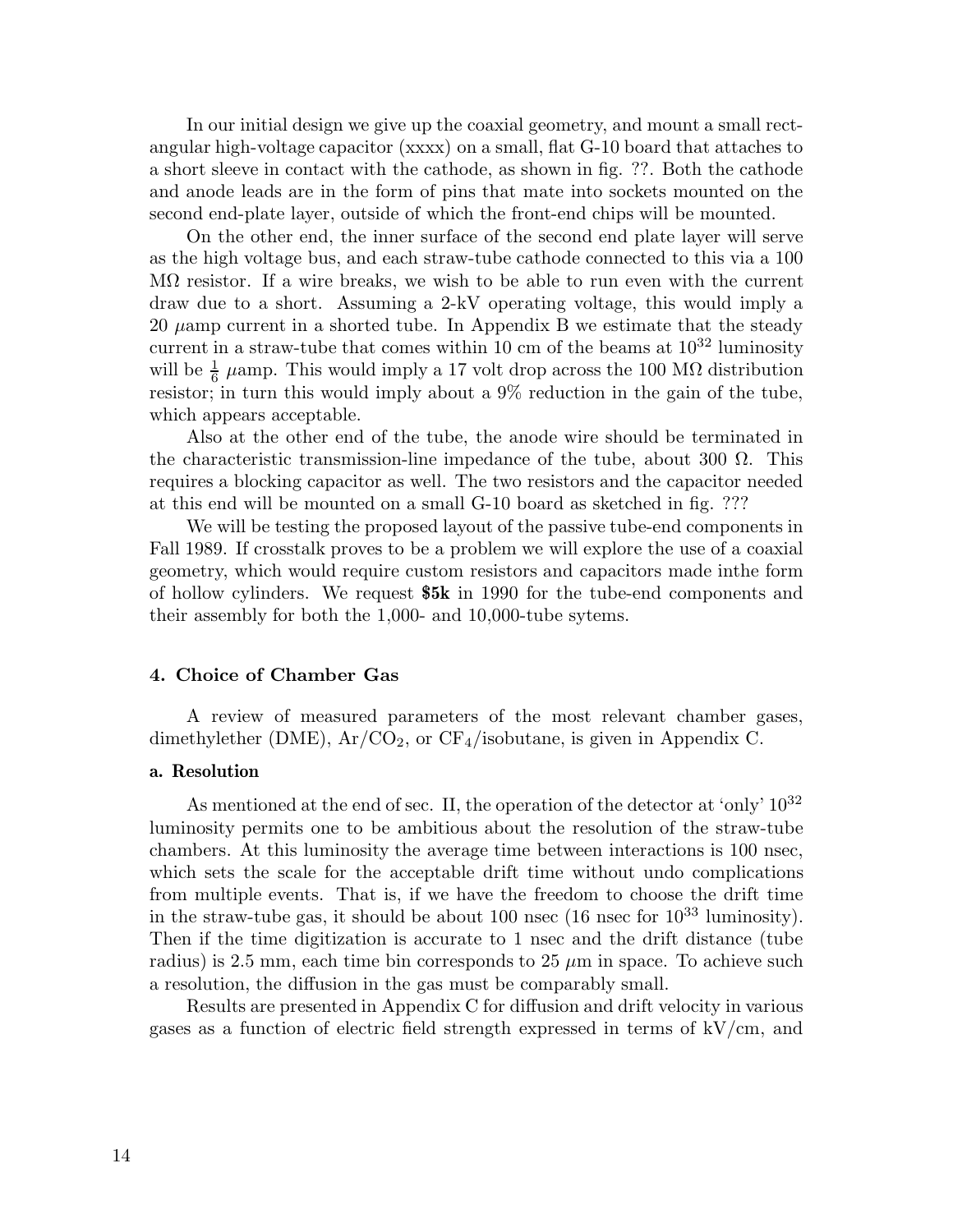in  $V/(cm-Torr)$ . We suppose the straw tubes will operate at one atmosphere  $pressure = 760$  Torr. The electric field strength can be written

$$
E = \frac{V}{r \ln(D/d)}.
$$

To set the scale, suppose we operate at  $V = 1.5$  kV for a tube with  $D = 4$  mm and  $d = 20 \mu m$ . Then the minimum electric field, which occurs at  $r = D/2$ , is  $E_{\text{min}} = 1.42 \text{ kV/cm} = 1.86 \text{ V/(cm-Torr)}.$ 

From the figures in Appendix C we find that for field strength up to a few times  $E_{\text{min}}$  the drift velocity is apprximately

 $v[\text{cm}/\mu \text{sec}] = 0.35E[\text{kV/cm}]$  in DME;

 $v[\text{cm}/\mu \text{sec}] = 0.70E[\text{kV/cm}]$  in CO<sub>2</sub>;

 $v[\text{cm}/\mu \text{sec}] = 10$  in CF<sub>4</sub>/isobutane (80/20).

For the case that drift velocity varies linearly with electric field strength, the drift time in from the outer edge of a tube is

$$
t[\mu \text{sec}] = \frac{\ln(D/d)D^2}{8kV[\text{kV}]},
$$

where k is the coefficient 0.35 for DME and 0.7 for  $CO_2$ . Then, for example, with  $D = 4$  mm,  $d = 20 \mu$ m, we find

 $t = 168$  nsec for DME, using  $I = 30.5$  eV,  $E_{\text{crit}} \approx 8.3 \times 10^4$  V/cm, inferred from Jibaly *et al.*, $^{xx} \Rightarrow V = 1800$ ;

 $t = 141$  nsec for CO<sub>2</sub>; using  $I = 25$  eV,  $E_{\text{crit}} \approx 5 \times 10^4$  V/cm, which numbers are really for P-10 gas,  $\Rightarrow$   $V = 1070$ ;

 $t = 20$  nsec for  $CF_4$ /isobutane (80/20).

But if we use a thicker anode wire with  $d = 80 \mu m$  and raise the voltage to maintain the same gain, then

 $t = 85$  nsec for DME, at  $V = 2640$ ;

 $t = 60$  nsec for  $CO_2$ , at  $V = 1550$ ;

 $t = 20$  nsec for CF<sub>4</sub>/isobutane (80/20), as v is saturated.

Thus there are tube parameters that are well matched to the drift velocity of both DME and  $CO_2$  for running at  $10^{32}$  luminosity. The CF<sub>4</sub>/isobutane mixture could be quite appropriate to running at  $10^{33}$  luminosity, but the electronics must be extremely fast if good position information is to be extracted.

The data on the diffusion coefficients presented in Appendix C indicate that  $CO<sub>2</sub>$  and  $Ar/CF<sub>4</sub>$  have similar diffusion (an impressive result for the 'fast' gas  $CF<sub>4</sub>$ ), and that both are only about 30% worse than DME. We estimate that diffusion in  $CF_4$ /isobutane is not worse than in  $Ar/CF_4$ , although there appears to be no direct measurement to support this. Over a 2-mm drift distance the longitudinal diffusion in DME is in principle only about 20  $\mu$ m, and about 27  $\mu$ m for  $CO_2$  and for  $CF_4$ /isobutane. A longitudinal diffusion in DME of 30  $\mu$ m over 2-mm drift is inferred from actual measurements in straw tubes.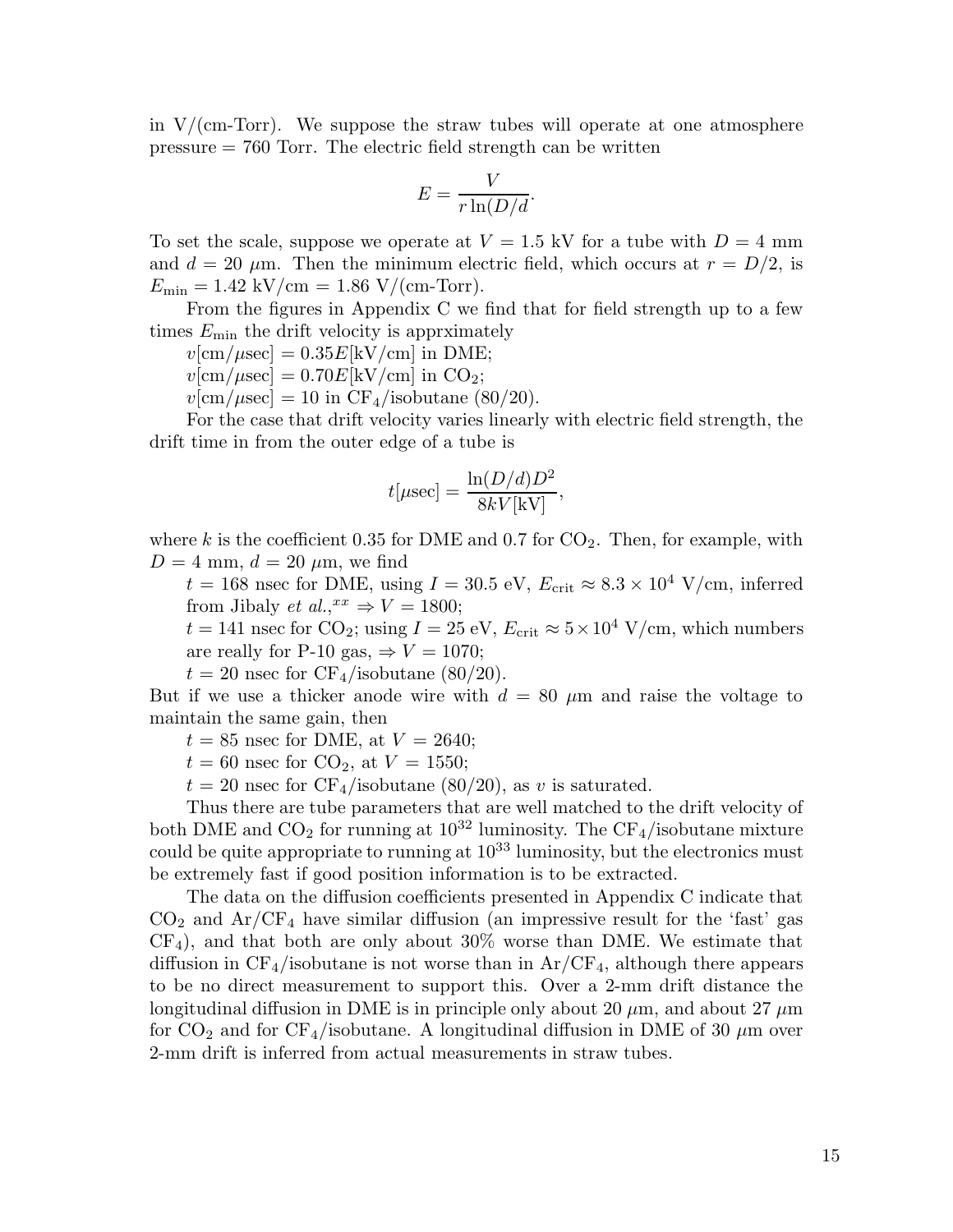Thus DME seems the best candidate gas in terms of spatial resolution, especially if a thicker anode wire is used. Pure  $CO<sub>2</sub>$  is also quite attractive, and considerably more benign than DME.

## **b. Ageing**

As noted in Appendix C, all of the gases under consideration have demonstrated fairly good ageing – more than  $1 \text{ C/cm}$  charged can be collected before the gain deteriorates due to deposits on the anode wire. In Appendix B we estimate that a 1 C/cm lifetime translates into 6 years of operation at the SSC at  $10^{32}$  for straw-tubes that come within 10 cm of the beams. We consider this to be acceptable, and do not propose to make any ageing studies in the immediate future.

#### **c. Chemical Aggressivity**

Dimethlyether is reported by some to cause damage to the straw materials. See Appendix C. The story here is not very consistent. On the West Coast lots of trouble occurred, but H. Kagan of O.S.U. reports good success in using DME in CLEO runs (private communication). Most disturbing, and somewhat unbelievable, is the claim that DME eats MACOR, the machinable ceramic that we might use for the chamber end plates. We must investigate this immediately.

Apparently one should have a gas system with **no plastic parts**, including those plastics that are supposedly corrosion resistant. Also, the two ends of the straws should not be mechanically constrained to a fixed separation (as was the case in early West-Coast designs).

There are also reports of batch-to-batch variation in the purity of commercial dimethylether, with freon contaminants being especially harmful. S. Majewski (private communication) reports that good purity DME can now be obtained directly from DuPont.

Since dimethylether has the best all-around performance of any potential chamber gas, it is worthwhile to determine whether we can survive the aggressivity problem. We will need a gas chromatograph, such as the SRI Model 8610-003 at \$4k that interfaces to an IBM PC, to monitor the purity of the delivered DME. Also, we must buy the most 'corrosion resistance' regulators, valves, flowmeters, *etc.*, that exist. We estimate the extra cost to build a DME gas system, compared to that for a benign gas, as **\$7k**, and request funding for this in the 1990 budget.

#### **d. Gas Distribution System**

We need to construct a good-quality gas distribution system in the near future, and desire to adopt a standard suitable for eventual running in a collider environment. This certainly means use of mass-flow controllers, such as Matheson Model 8219 (\$2600 for a two-gas mixer), and electronic rather than mechanical flowmeters (one each of Matheson 8202-1413 and 8102-1413 per gas type, totaling \$2300 for two gases). We need two additional mass flowmeters (Matheson 8111, \$400 each) as well as various regulators, valves and plumbing. Eventually we will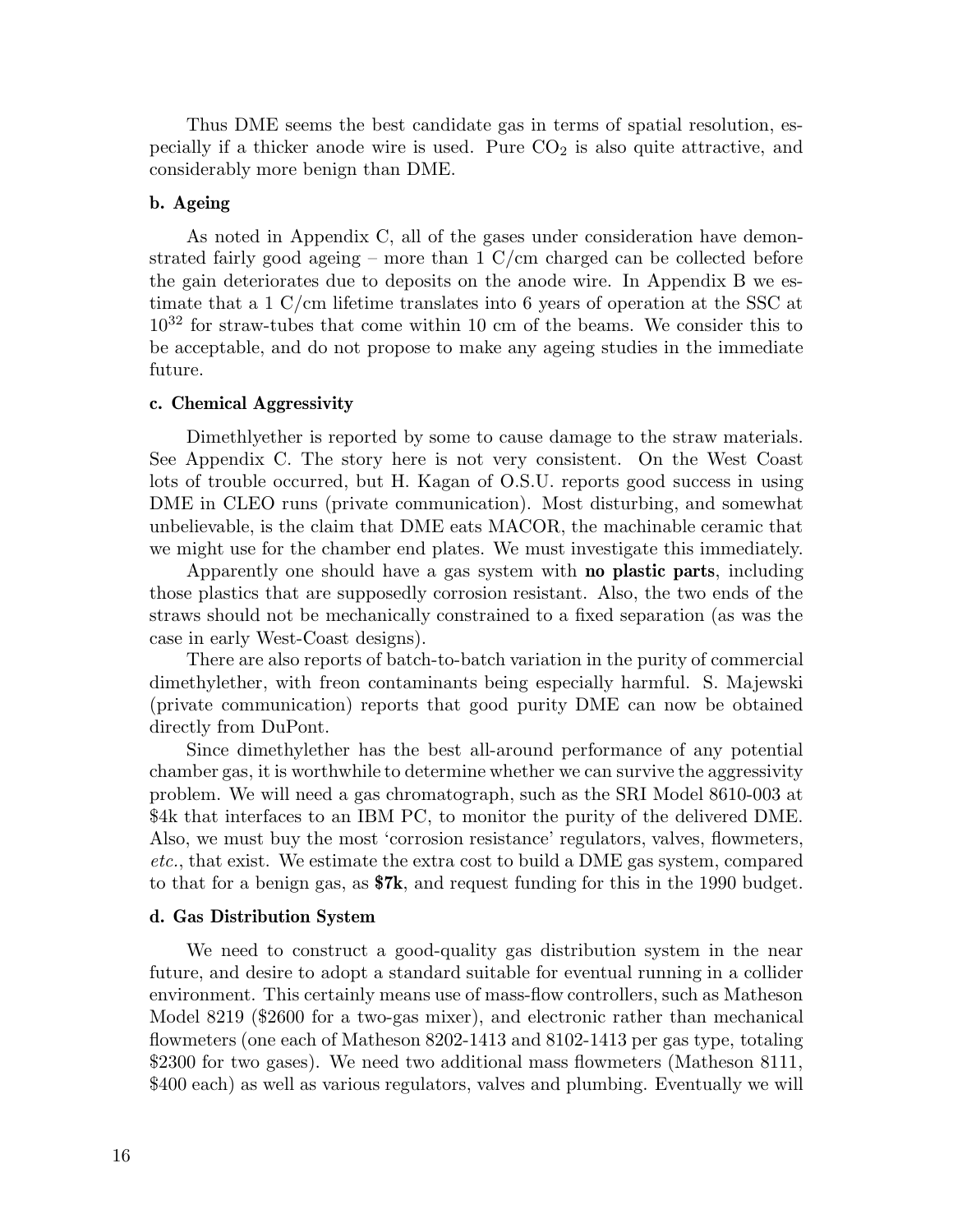need a monitor chamber, although perhaps not in the first year. We also need a good leak detector such as the Matheson Model 8065 (\$ 1300).

We request **\$8k** for the gas distribution system (aside from the \$7k requested above for special handling of DME).

#### **e. Heat Load Due to Ionization**

In Appendix B we also estimate that the heat dissipation due to the electron/ion currents in a straw tube that comes within 10 cm of the beams at  $10^{32}$ luminosity is  $\frac{1}{3}$  mWatt. The gas flow must be adequate to cool this heat load.

A very nice analysis of this problem was given by J. Kadyk and S. Whitaker at the Vancouver SSC Tracking Workshop last July. They concluded that for a one mWatt heat load in  $CO<sub>2</sub>$  gas, the gas must flow at  $2 \text{ cm/sec}$  in the tube to keep the gain constant to 5%. This was based on a model of the gas gain  $G$  as a function of temperature that

$$
\frac{\Delta G}{G} = 5\frac{\Delta T}{T}.
$$

However, it seems more reasonable to suppose that the gas gain depends linearly on the electron density, *i.e.*,  $G \sim n \sim T/P$ , as is supported by the Diethorn model<sup>7</sup> in the form given in sec. 2-a. Then

$$
\frac{\Delta G}{G} = \frac{\Delta T}{T}.
$$

This would reduce the require flow velocity to 0.4 cm/sec per mWatt, and hence 0.133 cm/sec if our estimate of  $\frac{1}{3}$  mWatt is accurate. However, this does correspond to a 15<sup>°</sup>C allowed temperature rise, which is somewhat unpleasant.

The heat capacity per mole of DME is about three times that of  $CO<sub>2</sub>$ , so if DME can be used, the estimated flow velocity is only 0.044 cm/sec. For a 2-m-long straw the time per volume change would then be 4500 sec for DME and 1500 sec for  $CO<sub>2</sub>$ .

#### **f. Heat Load of the Front-End Electronics**

We anticipate that the front-end electronics must be mounted inside the chamber-gas manifolds. There are two feedthroughs per straw in the circuit board that supports the front-end electronics, and it may be asking too much that these all be gas tight.

The heat load of the AT&T bipolar front-end chip is about 25 mWatt per channel, far in excess of that considered in the previous subsection. Hence we cannot expect the flow of the chamber gas to be sufficient to cool the electronics.

Rather, the gas manifold on the 'signal' end of the straws should include a high-rate recirculating system that primarily cools the electronics, and incidentally bleeds a small fraction of the gas into the straw-tubes. We do not request funds for this part of the gas system in 1990, but will do so for 1991.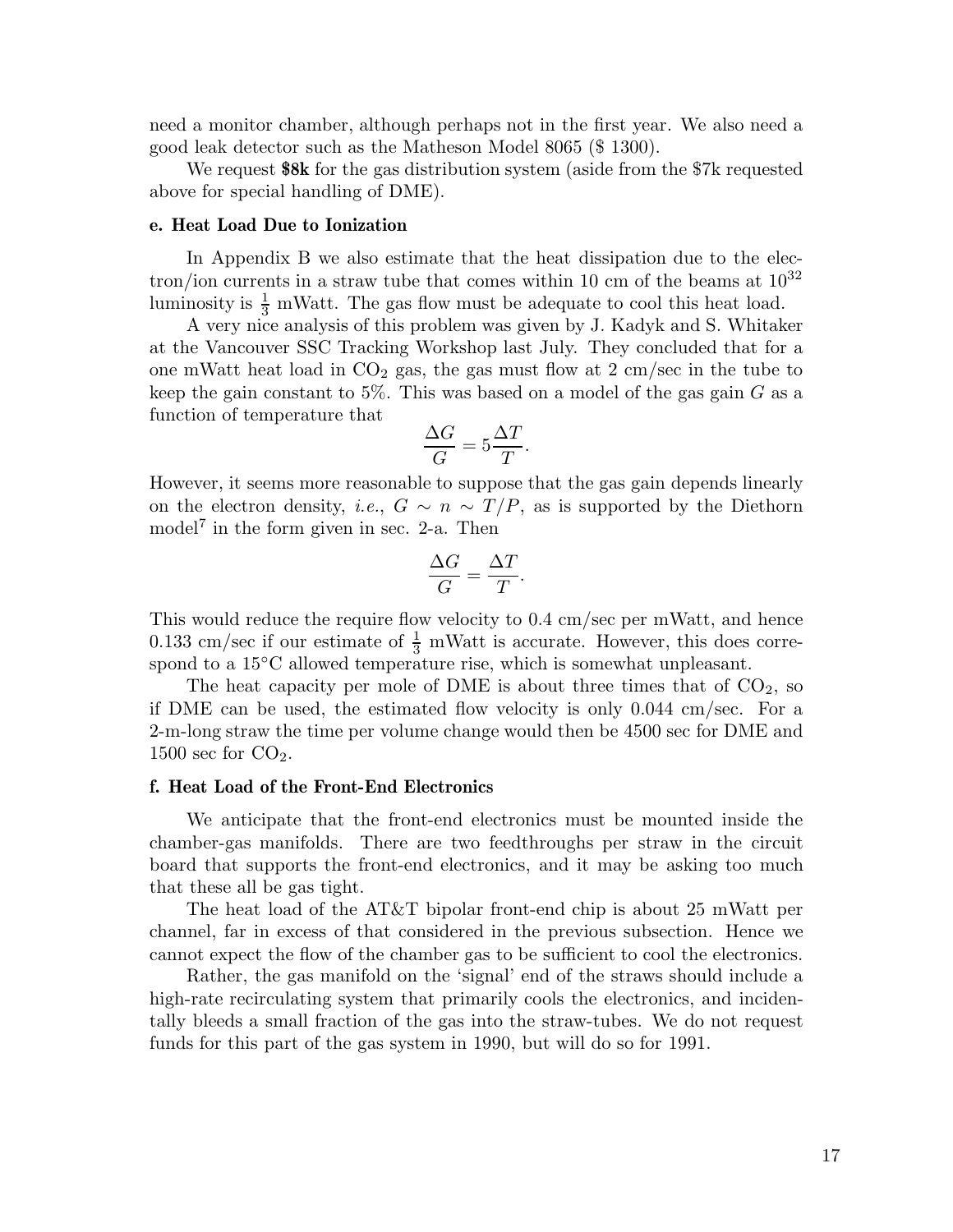#### **g. Pressurization**

As has been mentioned in passing above, we envisage operating the straw tubes at only slightly above atmospheric pressure. While the spatial resolution obtainable in a gas varies, in principle, as  $1/\sqrt{P}$ , the low-mass gas manifolds are unlikely to be leak tight under pressure.

#### **h. Lorentz Angle**

The straws are in a magnetic field that is oriented along the anode wire. Hence the Lorentz force causes a deflection of the drift of an electron by

$$
\tan \theta = \frac{(v/c)B}{E} = \frac{kB}{c} = 1.11kB
$$
[Tesla],

for gases in which the drift velocity obeys  $v = kE$ , and for which k is measured as in section 4-a above. This indicates that the Lorentz angle in a 1 Tesla field would be 21 $\degree$  for DME and 38 $\degree$  for CO<sub>2</sub>. Clearly the corrections to the time-to-distance relation will be simpler for DME. On the other hand, the larger Lorentz angle for  $CO<sub>2</sub>$  will have the effect of increasing the drift time, which is not altogether unfavorable.

#### **5. Front-End Electronics**

The front-end electronics for the straw-tube system are to be based on the ongoing work of the U. Penn group,  $9-11$  who have been exploring ASIC's for SSC applications for several years. Their design of a fast bipolar preamp/shaper/discri is very well suited to be the front-end chip, and the  $Penn/Leuven$  design<sup>9,12</sup> of a CMOS TVC chip is a prototype of the digital processing that should also be located on the straw ends.

Sample quantities of the bipolar preamp are now available, as implemented in an AT&T semi-custom process. Tests of this chip show a pulse width of 10 nsec, and 1200 electron noise as measured by the shape of a discriminator curve (F.M. Newcomer, private communication).

Some 50-100 of these preamp/shaper chips will be available for use in test setups in Fall 1989.

#### **a. Custom Run of the AT&T Bipolar Chip**

A natural step in the development of the front-end electronics is a fullcustom run of the AT&T chip in which a disriminator is included along with the preamp/shaper of the sample chips. In a full-custom run the layout can be arranged so that four channels are combined in a single die. Funding of \$50k for the first full-custom AT&T run has been requested as part of the U. Penn Front-End Subsystem proposal.<sup>11</sup> This run should produce 1000-2000 chips on 3-5 wafers.

It is not guaranteed that the output of the first full-custom run will be satisfactory for actual use on detectors. Also, this first run will use certain design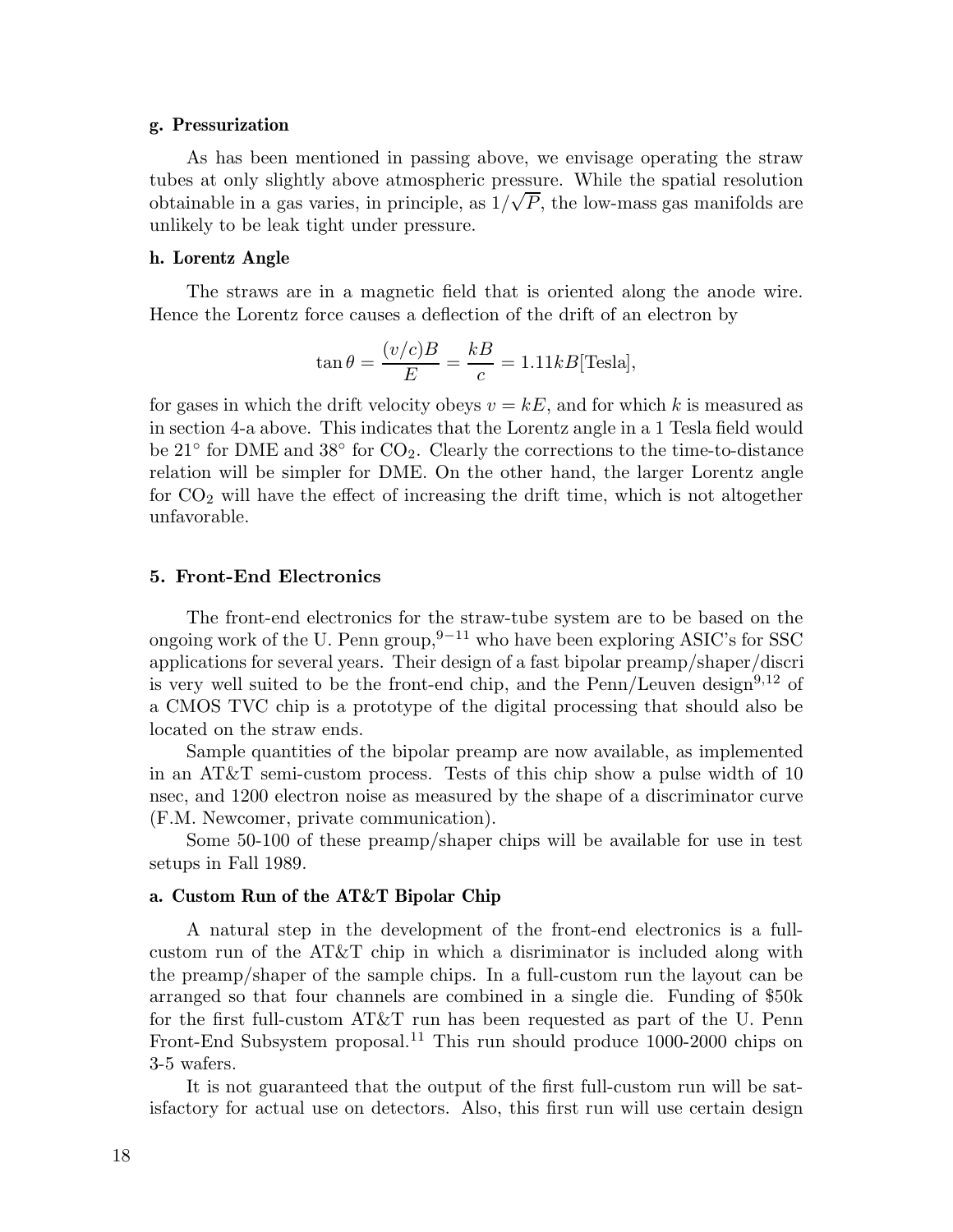parameters (input impedance, tail-cancellation time, amplifier gain) not necessarily matched to the performance of the straw tubes of this proposal. We feel it prudent to anticipate the need for a second run to correct any processing errors in the first run, and to make small adjustments in design parameters.

The second AT&T bipolar run should be made no later than Spring 1990 to insure availability of chips towards the end of the 1990 Fermilab fixed-target run. We request **\$50k** in 1990 for this. The chips should be mounted in suitable carriers at the foundry as part of the cost of the production run.

For the 1991 phase of this proposal a new bipolar run will be needed to bring the chip count to 10,000 or more, but we do not request funds for this at present.

#### **b. Testing and Mounting of the Chips**

As production quantities of thousands of chips become available we must test them and mount them on the straw-tube detectors. Then they must be tested in a setup to be constructed. We have recently purchased an Ortec 419 pulser that will be useful for this. In addition we would like to purchase a voltage control board that resides in an IBM PC-clone (such as yyy), and a fast oscilloscope (Tektronix 24xx, \$??).

The chips are then to be mounted on a printed circuit board that will be attached to the gas manifolds of the straw-tube modules. This board will be designed at Princeton at made locally.

We request **\$15k** in 1990 for the test instrumentation and the pc-board fabrication.

#### **Westinghouse SIMOX Process**

The bipolar preamp/shaper/discri is to be followed by a TDC chip, discussed further in sec. 6 below, also located on the chambers. The best apparent technolgy for this digital chip is CMOS. Given the eventual existence of the two types of chips, they must be bonded together to form a kind of hybrid for use on a detector.

It is worth exploring technologies that will permit the fast preamp and the digital section to be implemented in the same silicon process. In conjunction with our Pixel Detector Subsystem Proposal<sup>13</sup> we have learned that Hughes Aircraft has a 'Bi-CMOS' process that might be suitable for the present application. Discussions have not evolved to the stage of a definite proposal, but opportunity for such should readily occur in the next months if that proposal is approved.

Another exciting opportunity is the so-called SIMOX process of Westinghouse. In this a high-resistivity silicon wafer (high enough for the substrate to be a particle detector!) is bombared with oxygen ions to form an oxide layer about 2000 Å thick approximately 1000 Å below the wafer surface. The devices are implanted on this thin layer, and can be extremely fast because of the small number of electron-hole pairs involved in the current paths. This process was designed for gigaHertz RF applications, but has been somewhat underutilized in the commercial market to date. The device layers are implemented in a CMOS technology and hence will be rather low-power as well as very fast.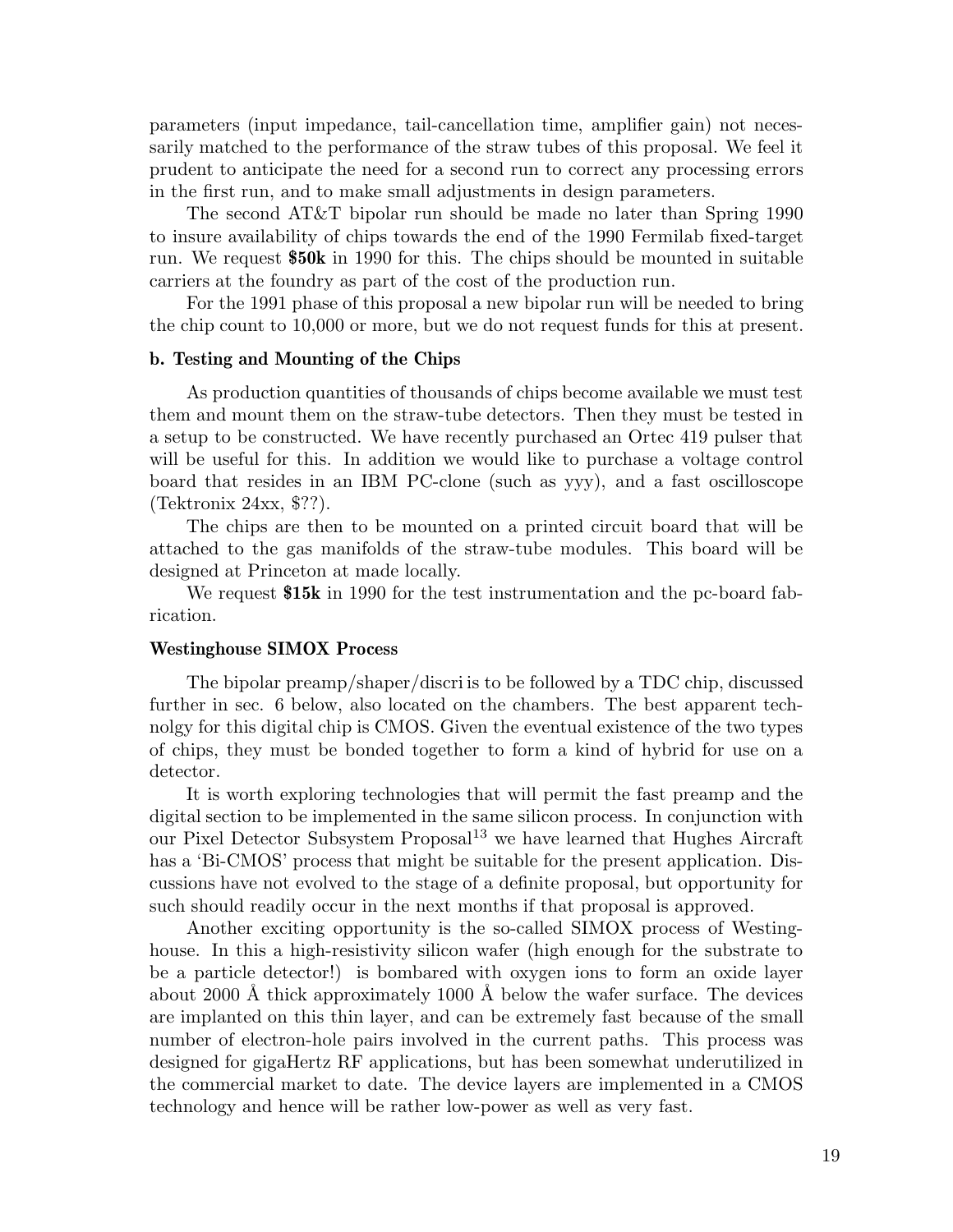We propose to make a test of the suitability of this process for the strawtube electronics by producing a preamp/shaper that is functionally equivalent to the existing U. Penn. bipolar chip. The design work would be performed at Westinghouse as well as the foundry run, and testing done at U. Penn. and Princeton.

We request **\$???** for this in 1990.

#### **6. TDC Development**

While we intend tu use LeCroy camac TDC's to analyse the signals from the 1000-tube system in 1990, it is not practical nor pertinent to use this approach for later straw-tube systems, beginning with the 10,000-tube system in 1991. A VLSI TDC should be designed that resides on the detector, and eventually includes analog storage during a suitable trigger-delay interval.

#### **a. The Penn/Leuven Design**

As mentioned above, such a chip has been designed by the Penn/Leuven collaboration<sup>9,12</sup> although with slightly different parameters than would be optimal for a straw-tube system operating at  $10^{32}$  luminosity. This work has been done primarily at Leuven. In these designs the time of arrival relative to a start pulse is converted to a voltage that is later digitized in an ADC. As such, this chip is often referred to as a TVC rather than a TDC.

The Penn group is now preparing<sup>11</sup> to implement a design that is closer to the needs of the 1991 tracking system of the present proposal:

0.5 nsec time resolution; Analog storage for up to 5  $\mu$ sec; Time digitization of 8 bits  $= 128$  nsec.

We make no request for funds in 1990 for this project, as it is covered in the Penn proposal, but will closely follow their progress. We anticipate the need for funding in 1991 for productions runs to yield in excess of 10,000 TDC chips.

#### **b. The KEK TMC Chip**

An interesting alternative to the Penn TVC chip is being developed at KEK.<sup>13</sup> This chip is a true TDC in that the time of arrival of the signal is directly digitized in 1 nsec intervals. However, the reference clock runs at only 60 MHz and the input signal is multiplexed 16-fold.

Sample quantities of this chip are now available, and we have a rather tentative arrangement to include some of these in the Fermilab fixed-target run in 1990. We do not request any funds for this at present.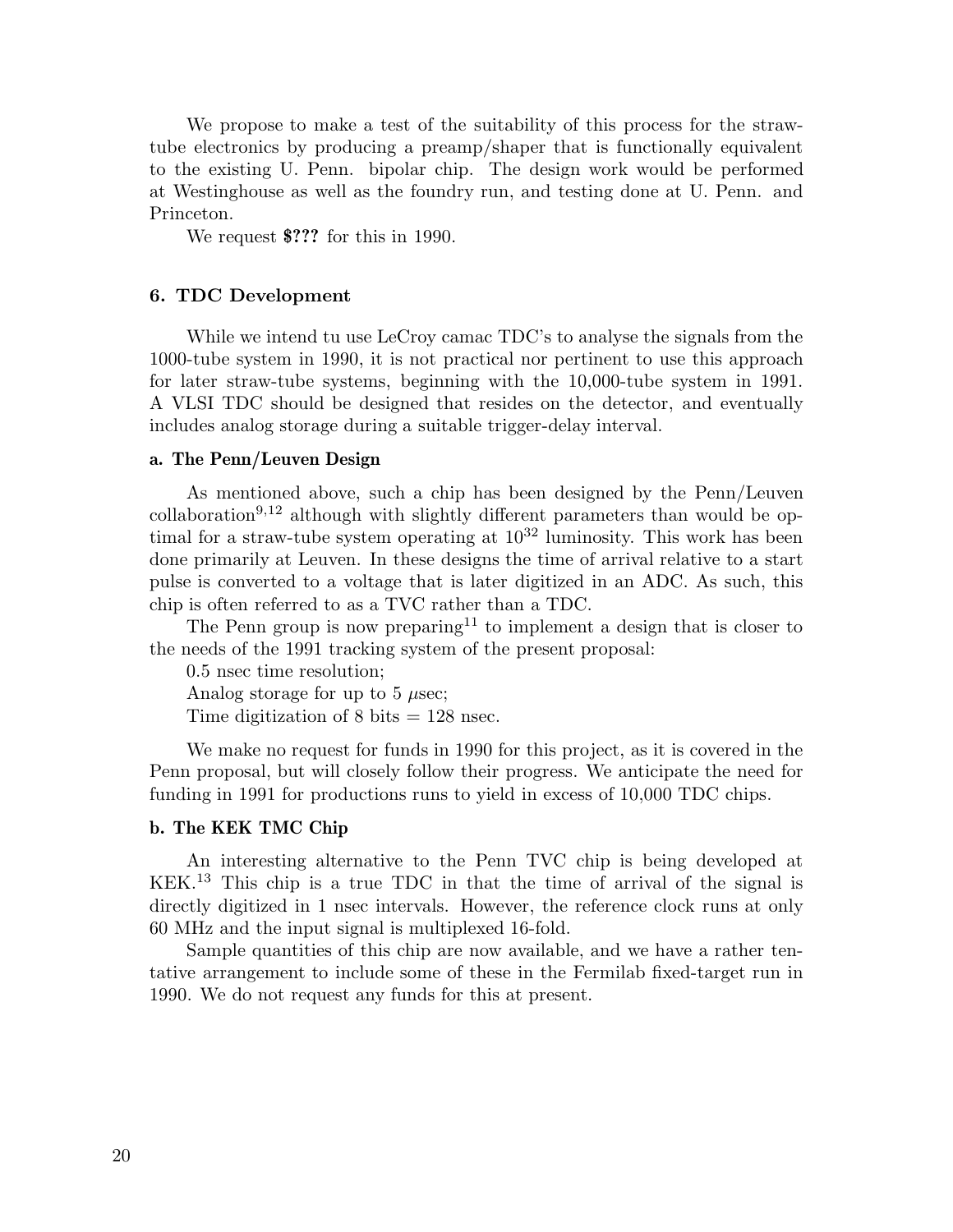#### **7. Manufacturing Feasibility Study**

The task of construction a straw-tube chamber system of 250,000 or more tubes is likely beyond the resources of a university group. Each tube requires several steps of hand labor, and there are only 120,000 minutes in a standard work year. We expect the large-scale production to be performed by industry and wish to explore arrangments to this end.

In 1990 the Westinghouse Science and Technology Center proposes to initiate a manufacturing feasibility study in based on the straw-tube design described above. A Statement of Work for this study follows (or put in an Appendix?)

#### **8. Simulation of Physics Performance**

A major effort will be made at Princeton during 1990 to develop a full GEANT simulation of the straw-tube system, and to write an analysis package that performs pattern recognition and track fitting. This work is in collaboration with physicists from Fermilab and U. Florida who have not signed the present proposal for organizational reasons. Figures 1-3 are from this effort.

A request of \$25k for hardware improvements to our existing computing facilities was submitted as part of Princeton's 1989 Generic Detector Development proposal renewal. I interpret a recent telephone conversation with Tom Dombeck that this \$25k was approved. **If not, we request the \$25k as part of the present proposal.**

With funds from Princeton's 1988 Generic Detector Development contract we have purchased a DEC VAXstation 3100 and DECstation 3100. The latter will give us entry into the UNIX world while maintaining a VMS connection. In 1990 we wish to expand our computing power to about 50 MIPS, and anticipate purchasing a workstation(s) based on the Intel 80860 processor. This direction is suggested by our proposal to participate with Intel in the development of a large processor farm for online computing at the SSC.<sup>14</sup>

We have estimated that a 'full' simulation of the tracking in an SSC detector based on GEANT and having the ability to simulate  $10^6$  events per week will require 250-500 MIPS of CPU power. Even with our proposed expansion to 50 MIPS in 1990 we will only be able to perform simulations that take major shortcuts. Of course, this is exactly the way to start. But we anticipate the need for continued upgrades in computing power in the following years. Fortunately the trend in price/performance of RISC processors is so favorable that constant dollars will purchase nearly exponential increases in CPU power over several years.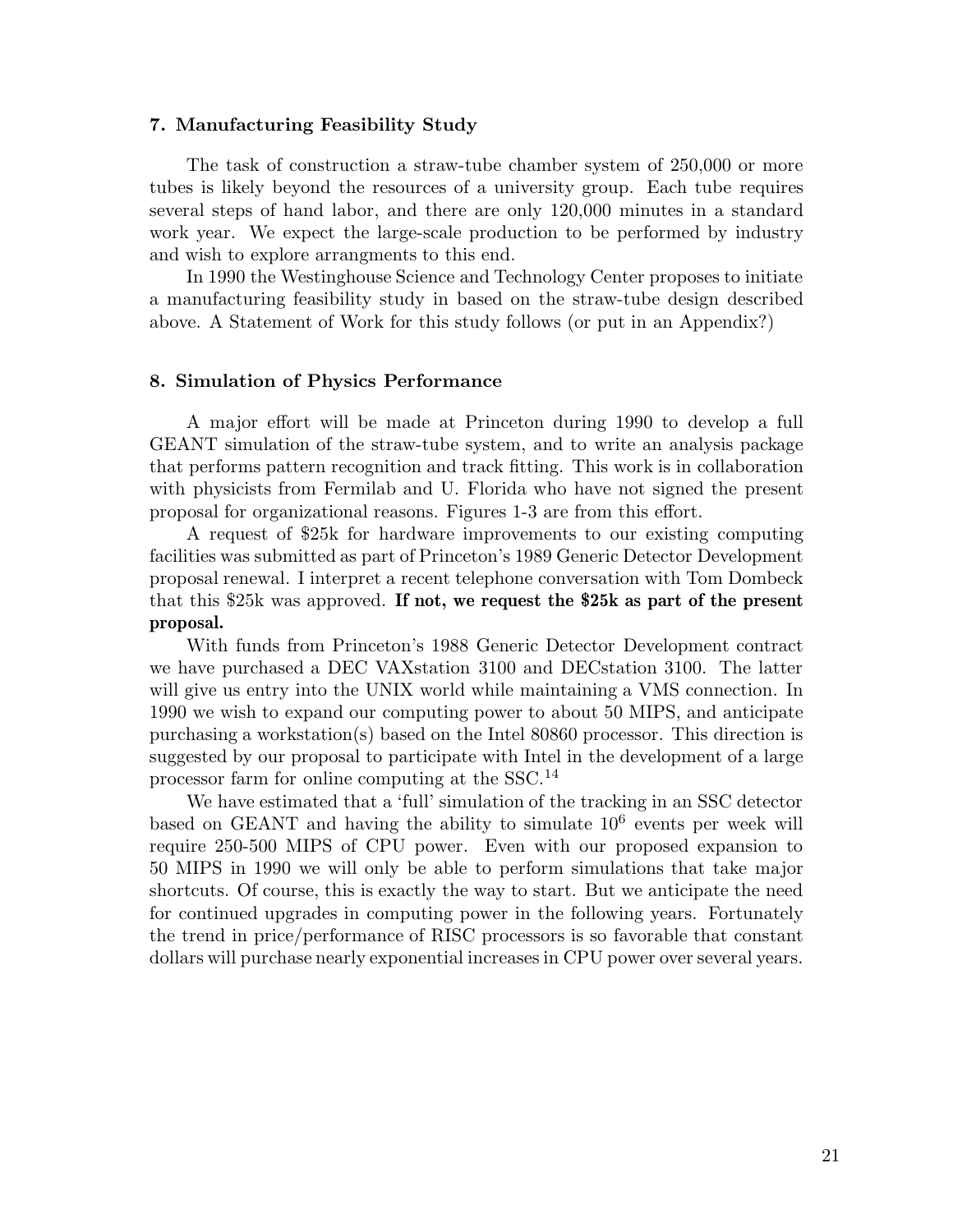#### **9. Test Program**

#### **a. Gain Studies**

We are current assembling a setup to test one to seven straw-tubes. A set of test electronics for a single channel has been purchased from Ortec for this. The emphasis here is studies of the gain in the straw tube for various gases.

In the present proposal we request **\$4k** for gases to be tested in 1990: DME and isobutane approach \$500 per bottle, and  $CF_4$  is \$2k per bottle. We will likely need to order DME from more than one vendor to examine the deliverable purity.

#### **b. Resolution Studies**

In Fall 1989/Winter 1990 we plan to construct a setup with 64 straw tubes to perform resolution studies using cosmic rays. A relatively large number of channels will be useful as the rates are low, as well as providing a prototype for the 1000-tube system to be built in Spring 1990.

The front-end chips for this test will sample quantities of the AT&T preamp/shaper now in exisitence (no discriminator). Discriminators, ADC's, TDC's, and trigger logic will be borrowed from PREP at Fermilab. The straw tubes and end plugs needed will be taken from supplies for the 1000-tube development descirbed above. We request \$5k for miscellaneous supplies, Macor end plates, mounting fixtures, two trigger scintillation counters, *etc.*, and \$5k for an 80836 IBM PC-clone computer system to control the test, for a total of **\$10k** in 1990.

#### **c. Pulsed X-Ray Test Facilty**

We desire a reasonably quick method of measuring the time-to-distance relation in the straw tubes that does not require a high-energy charged-particle test beam. As the straw-tubes are opaque and sealed, it is not possible to use a laser to simulate particle tracks. This leaves x-rays as the main candidate. The problem here is that typically there is no timing signal associated with an x-ray source, so the time-to-distance relation cannot be reconstructed.

We have opened discussions with Kevex (Phillip Heskette, 408-438-5940) towards purchase of a custom pulsed x-ray source, and request **\$25k** in 1990 for this. Such a source would be an extremely valuable addition to the diagnostic tools available for straw chambers, and could be installed in a collider experiment itself to provide continually updated timing calibrations.

#### **d. Fixed-Target Test**

We have mentioned several times our plans to test a set of some 1000 straw tubes at the M-Test line at Fermilab in 1990. The straw tubes and electronics for this are part of above requests. The test will also include a set of silicon strip detectors, and a primary goal is to demonstrate a tracking arrangement with a few silicon planes close to the vertex followed by a set of straw tubes with longer lever arm.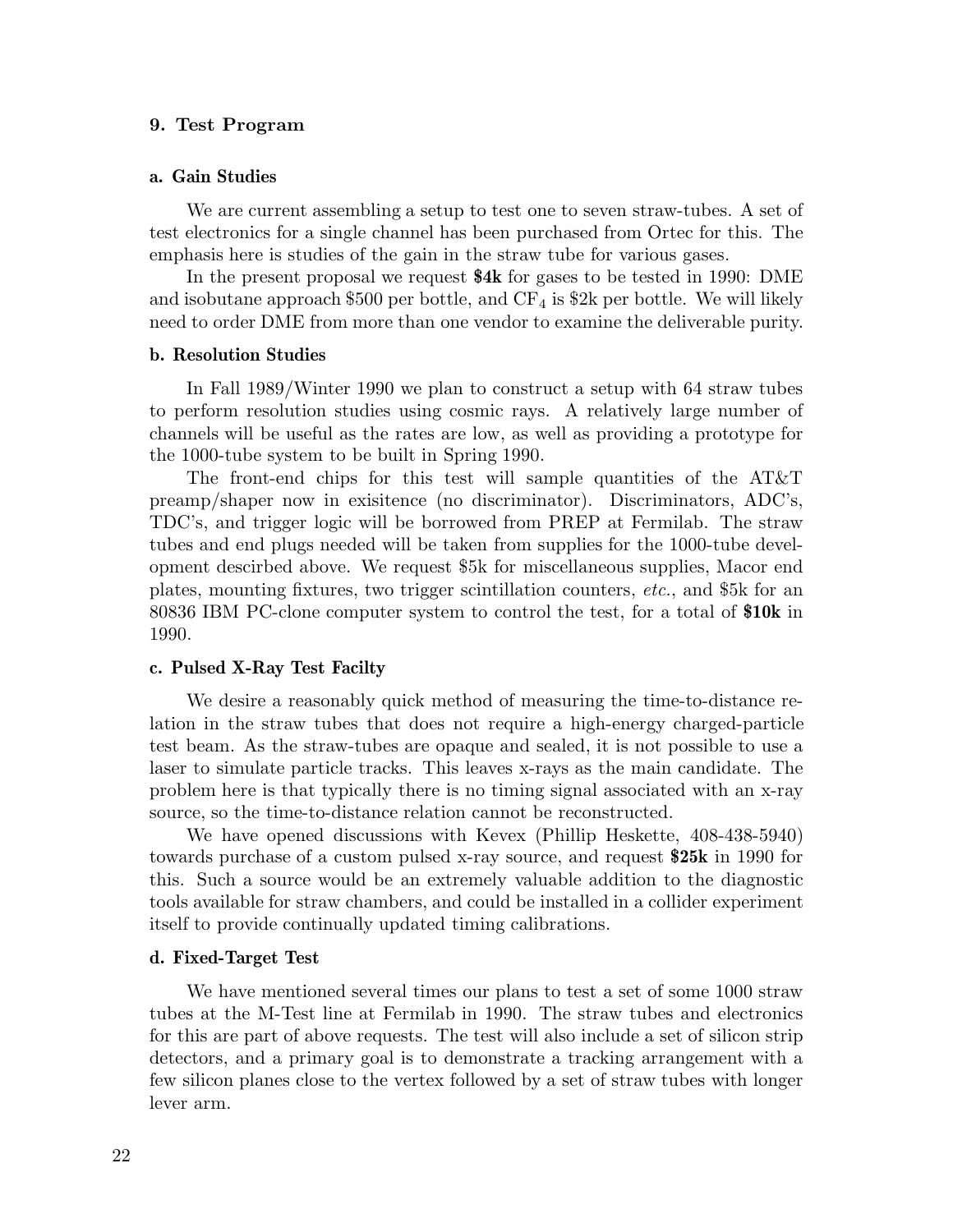Here we request **\$25k** in 1990 to cover construction of stands for the straws (\$5k), and for travel to and operating expenses at Fermilab (\$10k each for IIT and Princeton). As well as involving physicists and students in such tests, several techicians will participate in the setup phase at Fermilab, which requires sufficient operating funds.